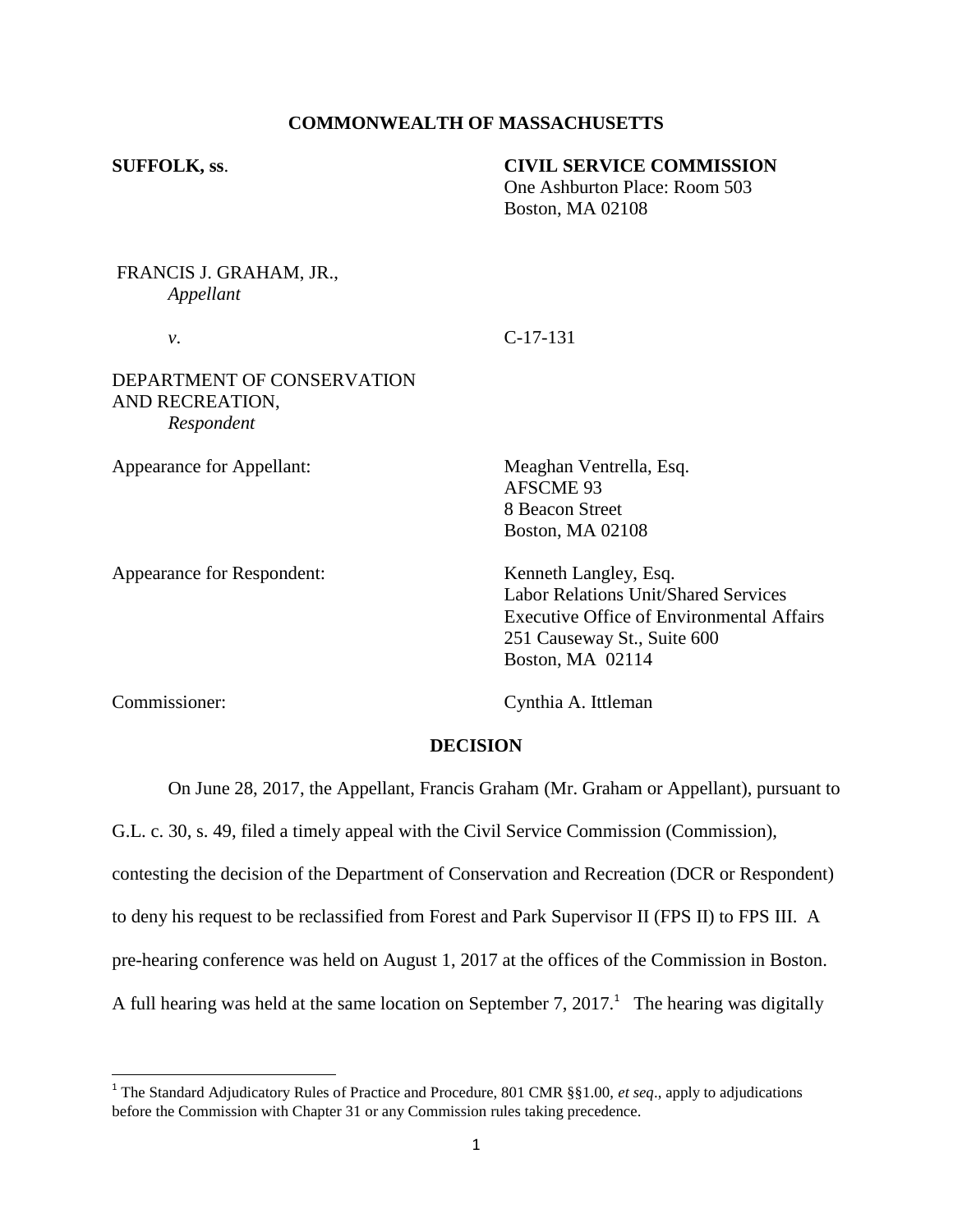recorded and both parties were provided with a CD of the hearing<sup>2</sup>. After the hearing, the parties submitted post-hearing memoranda. For the reasons stated herein, the appeal is denied.

#### **FINDINGS OF FACT:**

Ten (10) exhibits were entered into evidence at the hearing.<sup>3</sup> In response to my request at the hearing, the Respondent subsequently produced an affidavit concerning Exhibit 10, documents concerning the state's lease to the SSARC (South Shore Association for Citizens with Developmental Disabilities) of a part of Webb State Park; a DCR permit authorizing the South Shore Yacht club to use its own boathouse and related facilities in Webb State Park; and the notations of Ms. Kane and Ms. Costanza in their review of the Appellant's reclassification application. These documents produced by the Respondent post-hearing are marked and entered into the record as the Respondent's Post-Hearing Exhibits. Also included among the Post-Hearing Exhibits are the October 3, 2018 email comments of the Appellant regarding the Respondent's affidavit concerning Exhibit 10. Further, post-hearing, the Appellant produced color photographs of, or parts of Webb State Park, which are marked and entered into the record as Appellant's Post-Hearing Photographs. Based on these exhibits, the testimony of the following witnesses:

#### *Called by the Respondent*:

 $\overline{\phantom{a}}$ 

**• Danielle Daddabbo, Classification Coordinator, Human Resources, EOEA** 

<sup>&</sup>lt;sup>2</sup> If there is a judicial appeal of this decision, the plaintiff in the judicial appeal would be obligated to supply the court with a transcript of this hearing to the extent that he/she wishes to challenge the decision as unsupported by the substantial evidence, arbitrary and capricious, or an abuse of discretion. In such cases, this CD should be used by the plaintiff in the judicial appeal to transcribe the recording into a written transcript.

 $3$  Exhibits 1 through 9 were entered into the record by the Appellant at the hearing. Each of the Appellant's exhibits are comprised of many documents. The Respondent offered a chart as its sole exhibit; the chart is marked Exhibit 10. In response to my request at the hearing, the Respondent subsequently produced an affidavit from Ms. Kane at DCR describing the origin and an interpretation of the chart. (Post-Hearing Exhibit) Thereafter, the Appellant submitted several email messages responding to Ms. Kane's affidavit, of which I take administrative notice.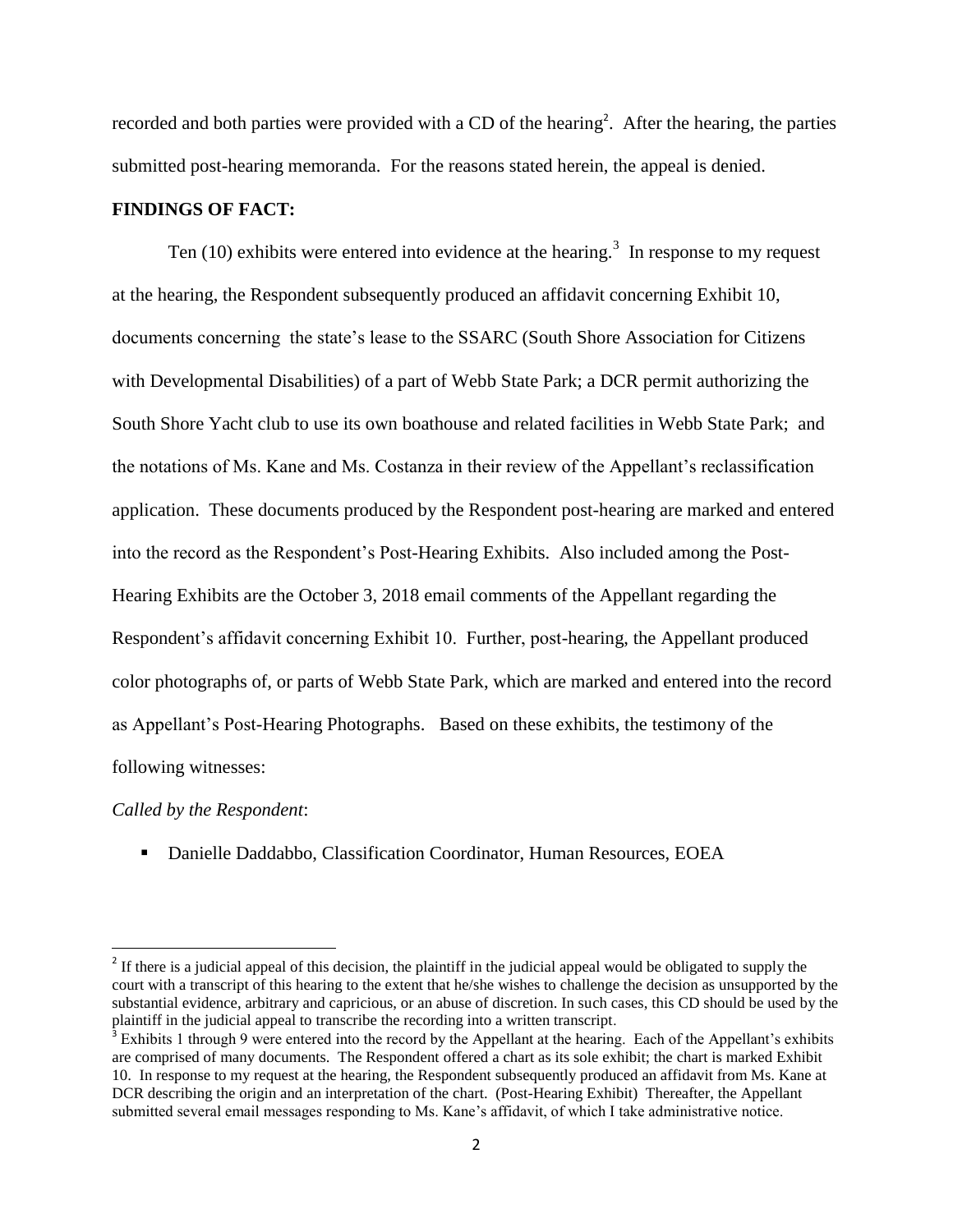Kimberlee Costanza, Classification and Compensation Specialist, Human Resources, **EOEA** 

## *Called by the Appellant*:

■ Francis J. Graham, Jr., Appellant

and taking administrative notice of all matters filed in the case, pertinent statutes, case law,

regulations, and policies, and reasonable inferences from the evidence; a preponderance of

credible evidence establishes the following facts:

## *Background*

1. The Appellant has been a parks employee for more than two (2) decades. (Testimony of

Appellant) He was appointed to the position of FPS II, Grade 16, in the George's Island

State Park in the DCR Boston Harbor Islands, Hingham, Southeast in March 2011

following a grievance. (Ex. 1; Testimony of Appellant)

2. Duties common to all three (3) levels of the FPS title include:

Supervises the maintenance of assigned recreational areas, including such activities as grounds maintenance, building and equipment maintenance and repair and removal of hazardous trees or limbs. Inspects the condition of state-operated forest and park recreational areas and facilities … Patrols recreational areas and facilities to maintain security and ensure compliance with application rules … Issues permits or gives permission for the use of recreational facilities, park areas, etc. and collects related fee. Maintains records and prepares reports … and make (sic) appropriate recommendations. Organizes and implements recreational and cultural programs … Coordinates the activities and work of volunteers, court referred individuals, etc. Performs related duties such as determining supply needs; operating and performing routine maintenance on various types of equipment and vehicles … (Ex. 1 – FPS Spec)

3. The FPS II job posting, #J14378, for which the Appellant applied stated, in part, that

the FPS II,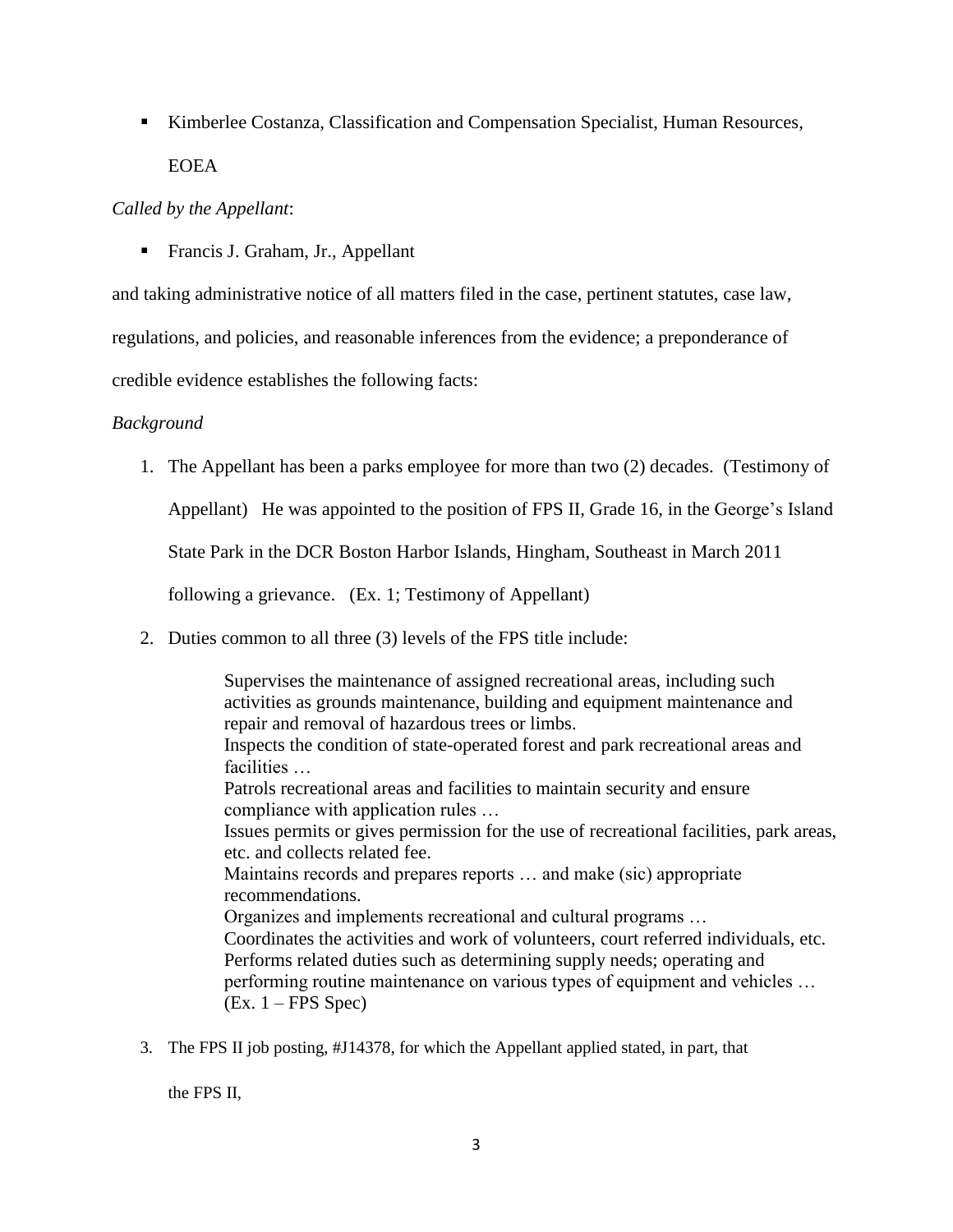... Monitors the operation, administration and maintenance of a major recreation area with one or more satellite areas or a heritage park consisting of a visitor center, extensive grounds and multiple recreational facilities including performance stages, boathouses, etc.

Represents the agency at meetings and conferences with representatives of federal, state and municipal agencies and community and other groups to provide information concerning agency objectives and to obtain their cooperation in achieving those goals and/or to resolve problems.

Prepares budgets for assigned areas by projecting resource needs and preparing required documentation for agency's budget request.

Initiates requests for capital outlay funds and monitor (sic) capital outlay expenditures. … Minimum entrance requirements: Applicants must have at least (A) three years of fulltime, or equivalent part-time, technical or professional experience in the field of forestry, parks or recreational management and (B) of which at least one year must have been in a supervisory capacity, or (C) any equivalent combination of the required experience and the substitutions below …

(Ex. 7)(emphasis added)

4. The FPS II Minimum Entrance Requirements (MERs) in the job posting were the same as the

MERs for FPS IIs (not the MERs for FPS III). Specifically, the job posting stated that applicants,

 $\ldots$  must have at least (A) three years of full-time, or equivalent part-time, technical or professional experience in the field of forestry, parks or recreational management and (B) of which at least one year must have been in a supervisory capacity, or (C) any equivalent combination of the required experience" and identified educational substitutions.

(Ex. 1 – FPS Classification Specification (FPS Spec)).

- 5. The job posting does not indicate the number of people whom the FPS II supervises directly and/or indirectly, who supervises the FPS II and the qualifications required at time of hire. (Ex. 1 – FPS Spec)
- 6. Between March, 2011, when the Appellant was appointed FPS II, and March, 2015, about the time that he requested reclassification to FPS III, the Appellant had been assigned to five (5) different locations. The Appellant was assigned to Webb State Park (Webb Park) seasonally  $2012 - 2013$ . He was assigned to Webb Park year-round since March 8, 2014. (Ex. 1) In or around August 2015, the Appellant was out of work due to an injury.  $(Ex. 8 - August 24, 2015 \text{ email})$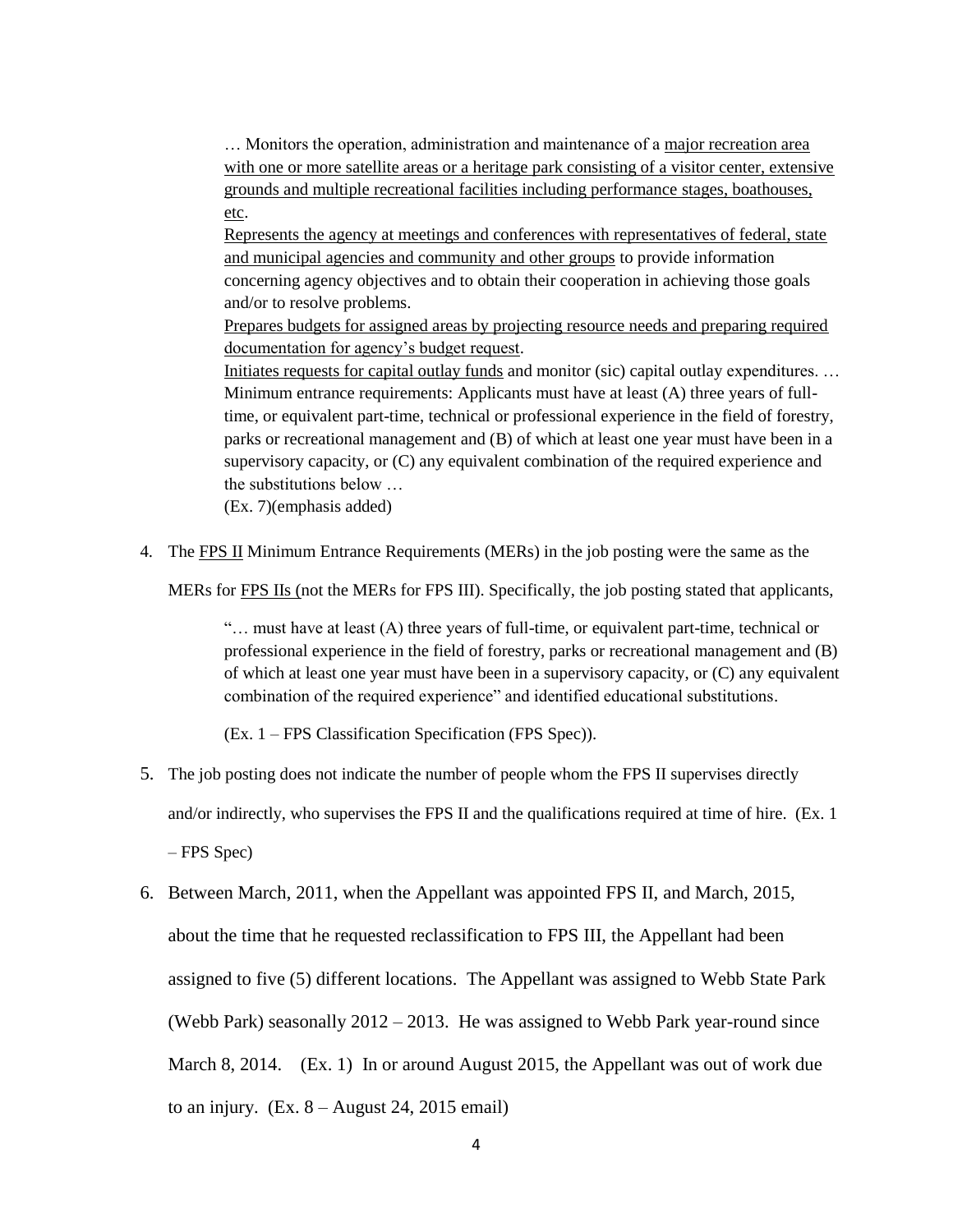- 7. Webb Park, where the Appellant is assigned, " … is a peninsula that extends half a mile into Hingham Bay. Visitors are treated to scenic views of Boston's harbor and skyline, and groups can rent a pavilion for special events from May - October. Available activities include fishing, picnicking, and walking." (Administrative Notice: [https://www.mass.gov/locations/webb-memorial-state-park\)](https://www.mass.gov/locations/webb-memorial-state-park) Park hours are dawn to dusk. Parking on-site is free. Activities at Webb Park include canoeing, kayaking, crosscountry skiing, fishing and hiking. Facilities at Webb Park include picnic areas (including grills), restrooms, a small "Pavilion" which may be rented, and restrooms. Dogs are permitted at Webb Park but they must be on a leash. (Id.) The "Pavilion" is frequently used in season but used perhaps once or twice per week off-season until the end of November. (Testimony of Appellant) Webb Park has a cooperative management agreement with the National Park Service (NPS) that permits NPS to work at Webb Park and use DCR equipment. (Ex. 8 – March 25, 2016 email from Ms. Kane to Appellant)
- 8. Pursuant to a "Special Use Permit" granted by DCR in 2016 and in effect until 2020, there is a private yacht club located in Webb Park, the South Shore Yacht Club, which is owned, operated and maintained by the yacht club. (Post-Hearing Exhibits) It is unknown if such a permit existed when the Appellant requested reclassification in 2015 and whether any such prior permit required the Appellant to maintain and operate the yacht club. (Administrative Notice)
- 9. Pursuant to a 1978 lease between DCR and the South Shore Association for Retarded Citizens, Inc. (ARC), ARC operates various activities for its clients in a section of Webb Park. (Post-Hearing Exhibits)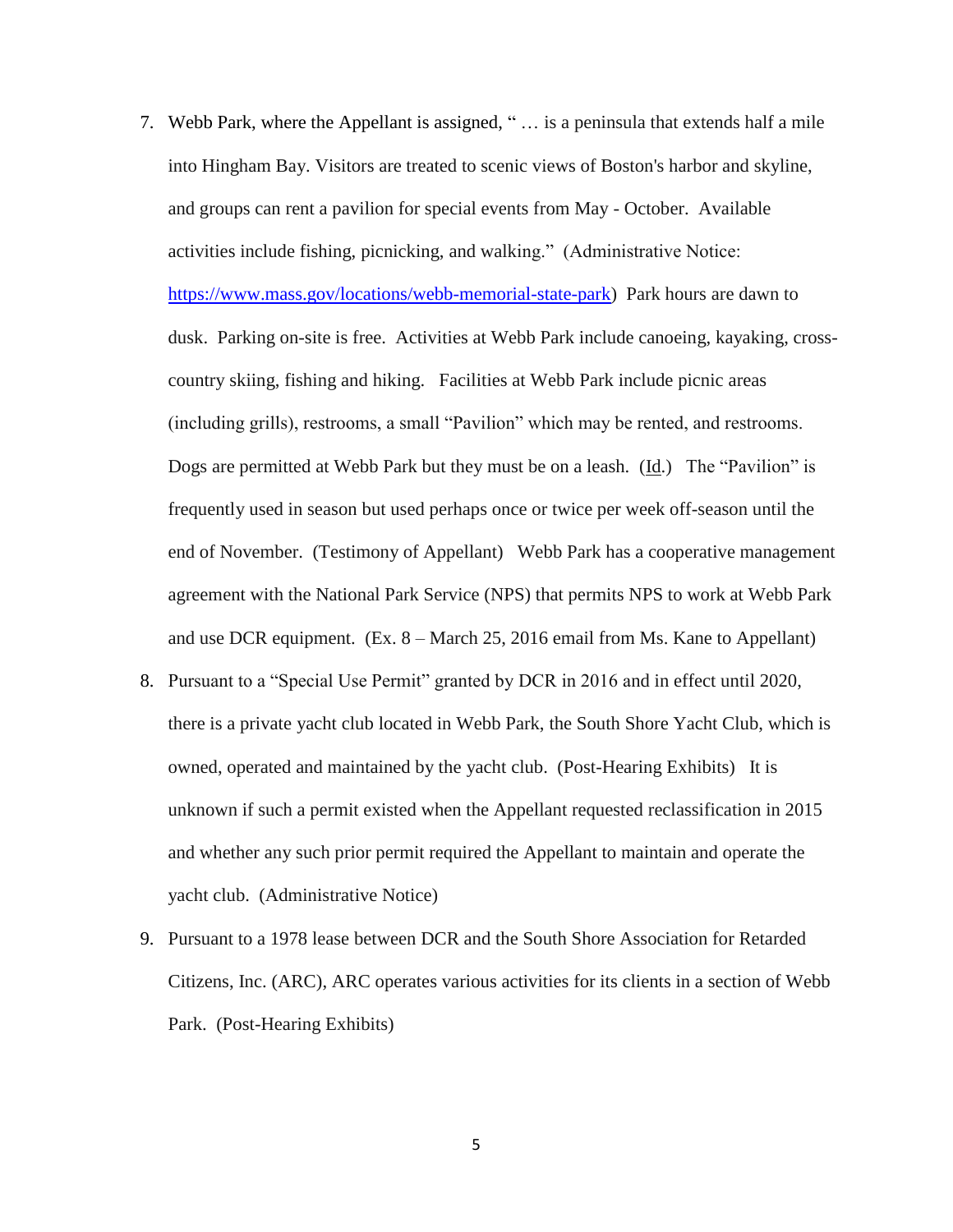10. A satellite park near Webb Park is Stodders Neck. Stodders Neck is a " … peninsula at the mouth of the Back River." (Administrative Notice:

[https://www.mass.gov/locations/stodders-neck-abigail-adams-park\)](https://www.mass.gov/locations/stodders-neck-abigail-adams-park) Its hours are dawn to dusk and activities there are running, walking, fishing and having picnics. There is free parking on-site. (Id.)

- 11. Another satellite park near Webb Park is the Abigail Adams State Park. It provides areas for people to run and walk, with free parking. (Administrative Notice: [https://www.mass.gov/locations/stodders-neck-abigail-adams-park\)](https://www.mass.gov/locations/stodders-neck-abigail-adams-park) Attached to, and incorporated herein is a map of Webb Park, Stodders Neck and the Abigail Adams State Park from the DCR website: [https://www.mass.gov/locations/webb-memorial-state-park.](https://www.mass.gov/locations/webb-memorial-state-park) The "Kibby Property" is a part of, and a small extension to the Abigail Adams Park. (Ex. 1 - February 28, 2017 email message)
- 12. As of approximately 2014, the Appellant's responsibilities included a small park in the Webb complex called "Gateway Park". (Ex. 1 – February 26, 2014 email) However, in response to a February 2017 inquiry of the Appellant regarding Gateway Park, Mr. Tobin, the Appellant's immediate supervisor, indicated that he (Mr. Tobin) had,

" … moved the Gateway Park back to the Hingham HQ last summer when [the Appellant was] out. We have worked out a plan with the Hingham DPW and they have been maintaining much of the park. To supplement their efforts we have a Laborer assigned to Hingham and he cut the grass. It worked out better for us and the park and we intend to follow this plan again this summer. …" (Ex. 1 – February 28, 2017 email)

13. The Appellant's immediate supervisor is Steve Gammon, an FPS III at the Wompatuck State Park in the South Region. Mr. Gammon's supervisor is Matt Tobin, Field Operations Team Leader (FOTL) for the Nantasket Complex. Mr. Tobin's supervisor is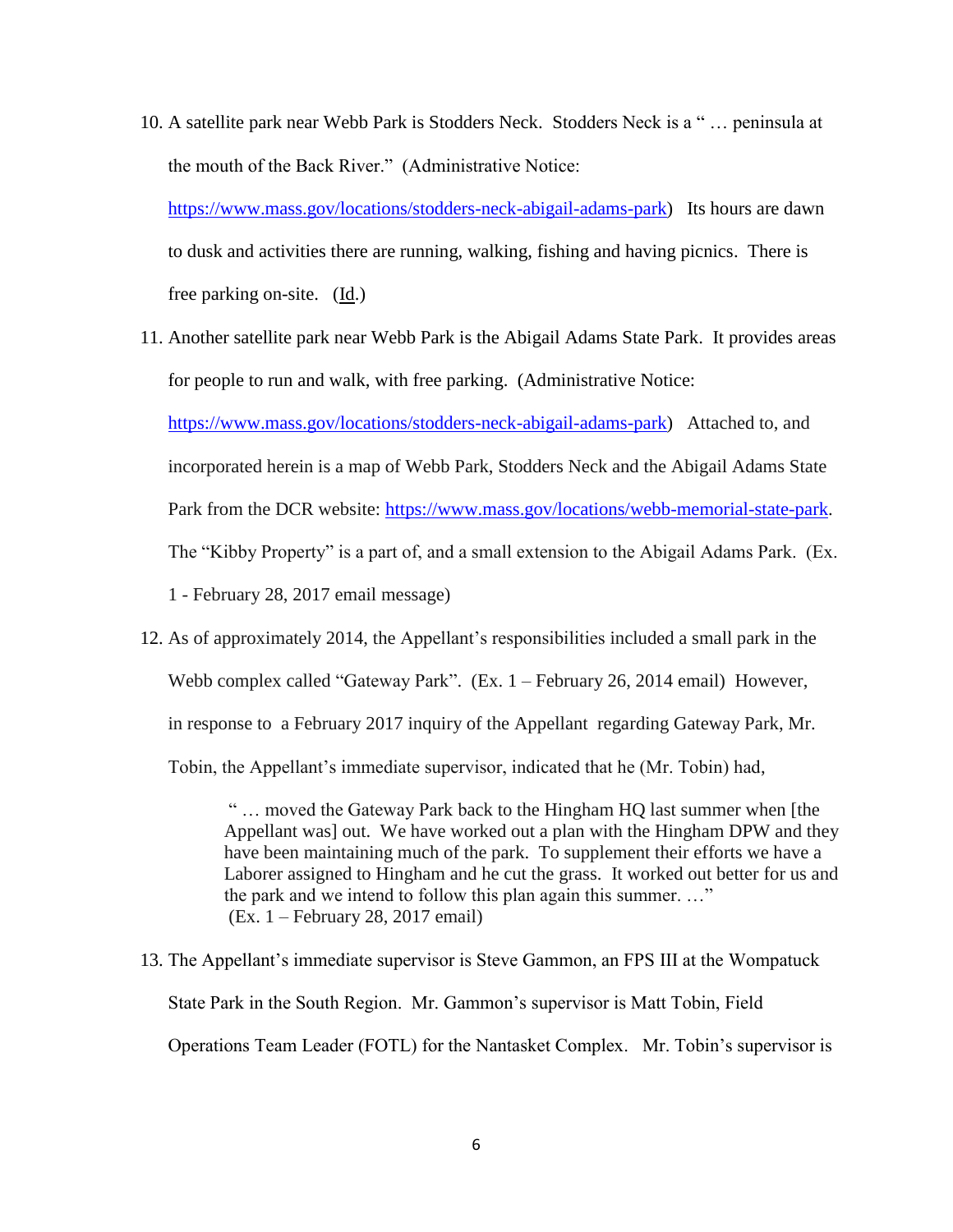Ms. Susan Kane, Program Manager V for the South Region. (Testimony of Appellant, and Kane)

14. Following a discussion between Ms. Kane and Mr. Tobin regarding this case, Mr. Tobin prepared a chart, entitled "Comparison of Supervisor Responsibilities Nantasket FOT[L]", offering information pertaining to a variety of features of Webb Park, Nantasket, and Wompatuck Park. Although this chart does not indicate the time period covered by the chart, it appears that Webb Park, where the Appellant is an FPS II, contains approximately eighty (80) acres; Nantasket, where an FPS III is the supervisor, contains approximately 150 acres; and Wompatuck Park, where an FPS III is the supervisor, has approximately 4,000 acres. In addition, the chart suggests that between the three parks, Nantasket produces much more revenue than Wompatuck, which produces much more revenue than Webb. In addition, the chart suggests that while Webb Park has few seasonal employees, Wompatuck Park has approximately a dozen seasonal employees, and Nantasket has at least dozens of seasonal employees. For the unspecified time period of the chart, minimal special use permits were issued for Webb Park while approximately one dozen special use permits were issued for Nantasket and many more special use permits were issued for Wompatuck Park than were issued for Nantasket. Similarly, the number of recreational permits issued for Webb Park is far less than the number of such permits issued for Nantasket, which issued far fewer such permits than Wompatuck Park. (Ex. 10) It should be noted, however, that, with regard to permits, Mr. Tobin "coordinates the one Special Use permit at Webb State Park as well as all 33 Recreational Site Reservations through the Reserve America [RA] website. All permitting of the pavilion at Webb State Park is done through an online reservation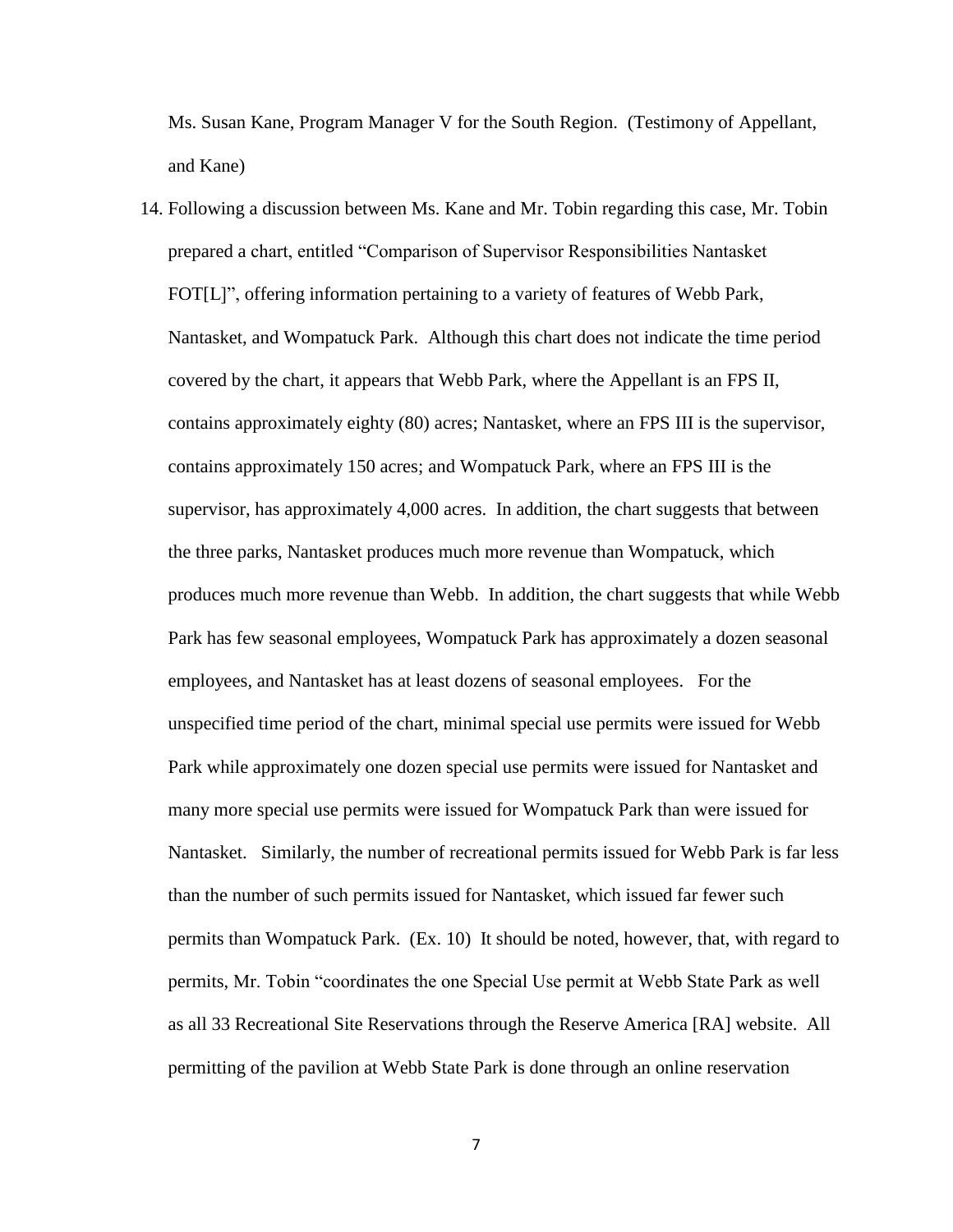system called Reserve America. [Mr. Tobin] manages this system for Webb State Park … The F&P III's (sic) at Nantasket and Wompatuck manage all of their own permitting (Special Use and Recreational) …." (Post-Hearing Exhibit - Ms. Kane's September 15, 2017 affidavit)

#### *Appellant's Request for Reclassification*

- 15. The Appellant completed an Interview Guide to request reclassification. Asked to state the reasons for his reclassification request, the Appellant wrote that he maintains two (2) "major recreation areas and two satellite parks": Webb Park, which has thirty-six (36) acres, Stodders Neck, with thirty-five (35) acres, and Abigail Adams Park, with seven (7) acres. In addition, he maintains another one (1) acre recently added to the Abigail Adams Park. (Ex. 1)
- 16. The Appellant described his relationships with others within DCR, writing that his contacts include South Region District Manager Susan Kane, FOTL Matt Tobin at Nantasket Beach, and the Boston Park Maintenance Support office. Outside of DCR, the Appellant indicated that he is in contact with the Norwell Barracks of the State Police, the Weymouth Police and Fire Departments, the state Environmental Police, the Boy Scouts, the Campfire Girls, and the Special Olympics organization. (Ex. 1)
- 17. In response to the Interview Guide question asking what changes he has experienced on the job, the Appellant wrote, in part, that, "[o]ver the past three spring to fall seasons I've been responsible for maintenance & operation of four parks that are collectively referred to as the Webb 'cluster'. " (Ex. 1) In addition, the Appellant wrote that he has considerable autonomy and he answers to a FOTL, as he believes that an FPS III does. (Id.)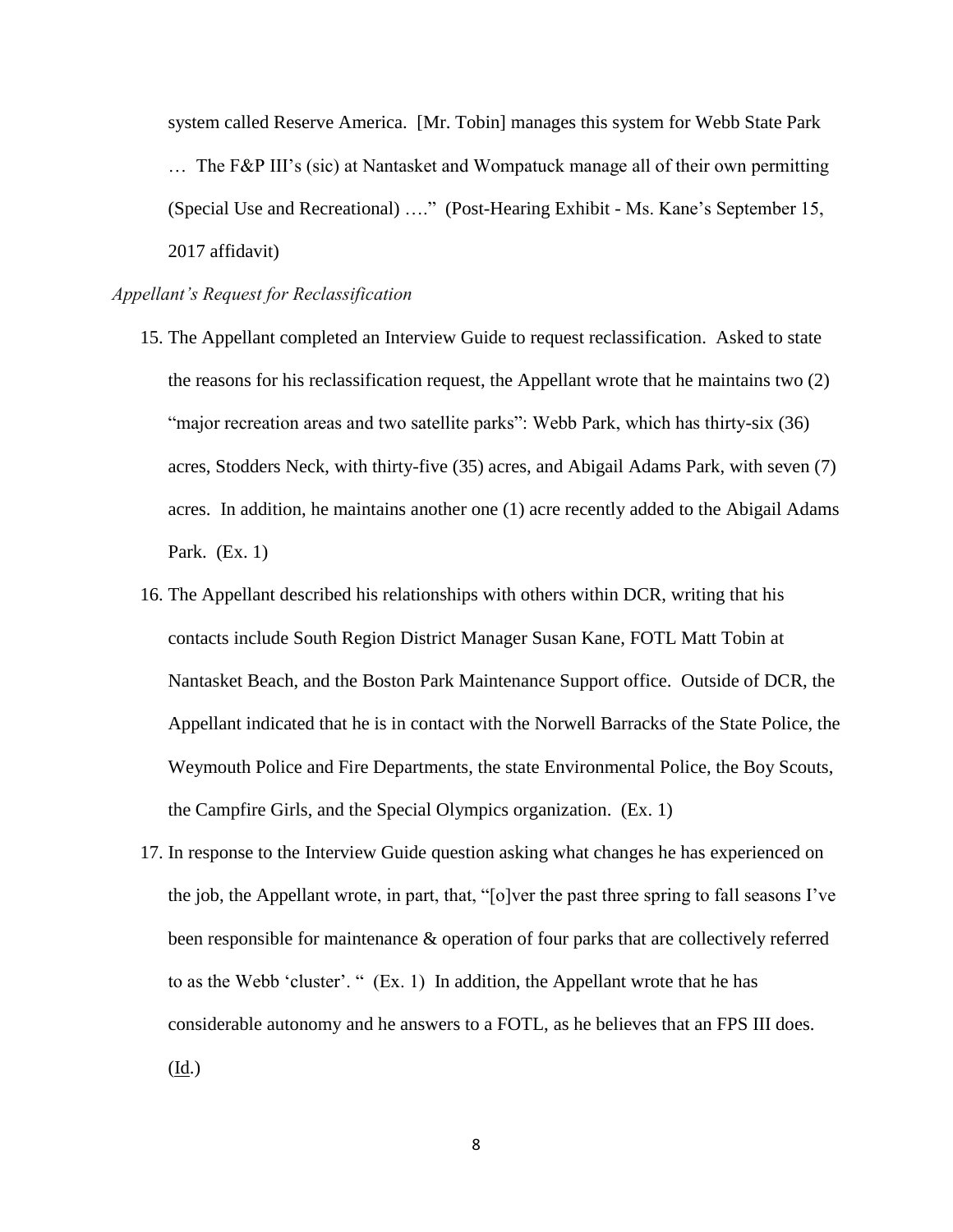18. The Appellant described his job responsibilities in the Interview Guide, indicating the frequency with which he performs his responsibilities and the percentage of his time

addressing those responsibilities. The Appellant wrote, in part,

- 1. Patrol parks, parkways, roadways and parking areas and areas of heavy patrol influx for potential health hazards, damaged trees and tree limbs or any other potential danger to the general public. Daily, 100% of time
- 2. Perform inspection of moving/grooming equipment to ensure their proper safety and overall efficient to effectively executive their normal operation. .. Daily, 100% of time
- 3. Perform routine maintenance to all mowing/grooming, snow removal, tree pruning, chainsaw, wood chipper & John Deere Tractor/loader & all other pertinent equipment that are used in the performance of essential duties. Order parts for equipment with prior approval from FOTL/Matt Tobin – as needed (monthly, annually (sic))… Daily, 100% of time ... Large scale leaf removal in our parks when leaf vacuum is available. Monthly, 30% of time
- 4. Operate John Deere tractor with it's (sic) various attachments for spreading and moving loam, stone dust for trails/paths. Remove large pier and float pilings from beaches and snow removal provided conditions are safe. Weekly/Month, 70% of time
- 5. Ensure that the overall cleanliness of parks is acceptable and safe to provide a positive experience for the patrons. This includes the public restrooms at Webb Memorial State Park. Daily, 100% of time
- 6. Educate the public regarding the various types of flora & fauna indigenous/non indigenous to our parks. ….

Weekly, 60% of time

- 7. Train seasonal employees in the safe methods of operation of equipment, trailers, wood chippers, chain saws, dump body vehicles, standing/riding (sic) mowing, grooming & all other job related power & hand tools. Supervise full time and seasonal staff. Daily, 100% of time
- 8. Perform all related paperwork. This includes invoice preparation, payroll for seasonal staff, Vacation request forms, accident/incident forms, maintenance request forms, purchase orders & all other work related documents. Also Employee Performance Review Sheets are submitted to the FOTL at the end of the season. All the above, 100% of time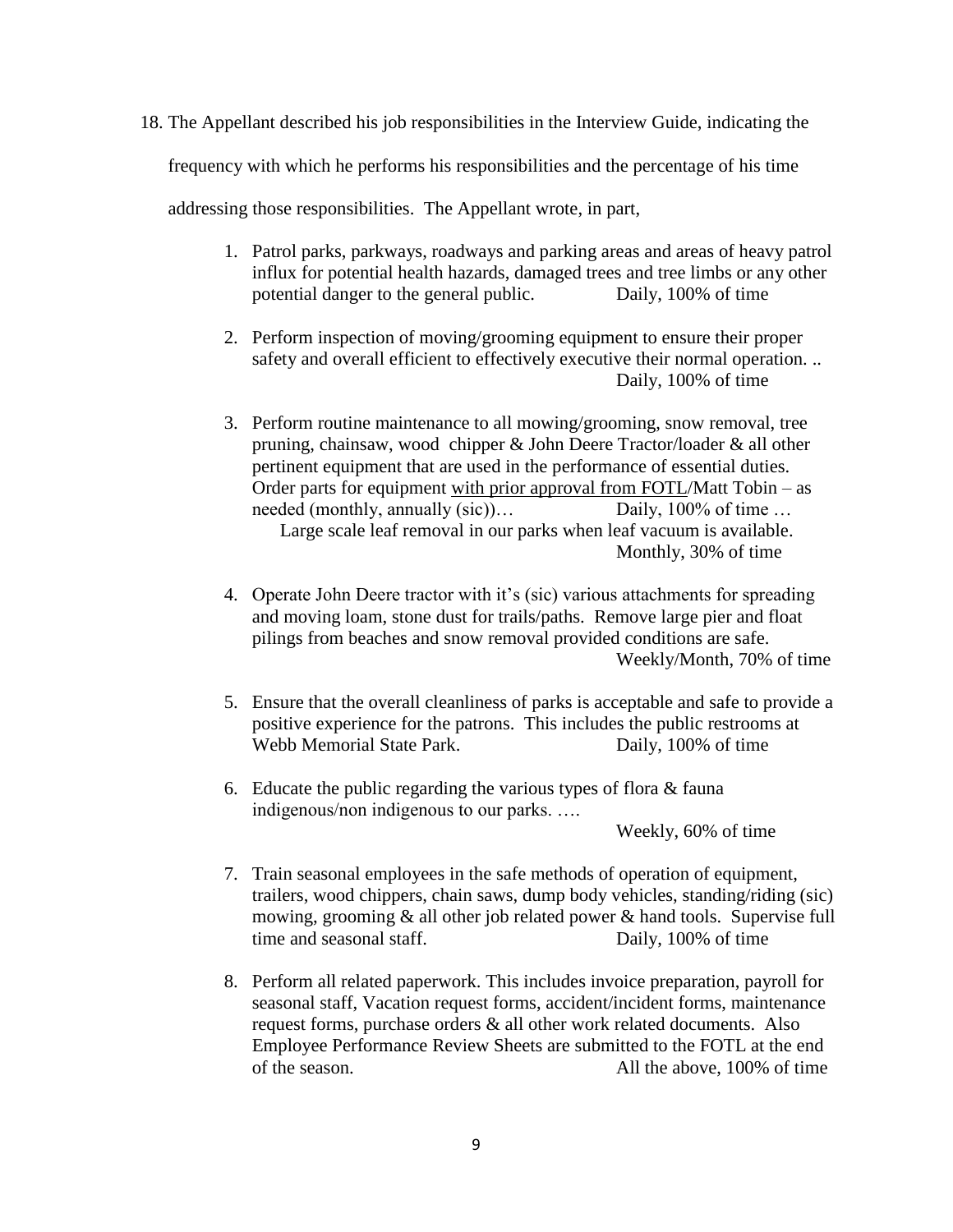9. Refuse/trash removal from all related areas/parks. Remove & replace damaged 50 gallon steel barrels from all pertinent facilities/parks. Ensure the cleanliness of parking areas and report road surface damaged to FOTL or Park Maintenance/Support. Daily, 70% of time (Ex. 1)(emphasis added)

- 19. Asked who assigns, reviews and approves his work, the Appellant responded that Matt Tobin is his immediate supervisor. The Appellant added, "[a]s the site supervisor it is my responsibility to assess, prioritize  $\&$  implement the daily operations of the Webb cluster. Curtial (sic) projects needing approval are given to Mr. Tobin … Project lists are submitted to my immediate supervisor as needed. If a special assignment exists Mr. Tobin is consulted regarding timelines  $\&$  logistics that are essential  $\ldots$  I have a high level of autonomy … Mr. Tobin evaluates my performance through the EPRS ….". (Ex. 1) However, the Appellant states that he "no longer sign[s] Employee Evaluation Review Forms from Matthew Tobin"; as reason therefor, the Appellant asserts that Mr. Tobin "rarely complies with DCR timelines and does not permit the 2 day review time of the document allotted in the Collective Bargaining Agreement". (Ex. 9)
- 20. Asked whom he supervises, the Appellant wrote that "[f]rom the end of April to the first week in October I am assigned 3 seasonal employees who (sic) I supervise … At times I may be responsible for supervising full time and part time employees from both the Nantasket Beach Reservation or Wompatuck State Park. …", including Maintenance Equipment Operator, FPS I and a Laborer I. (Ex. 1) The Appellant cannot authorize overtime or participate in grievances. (Id.)
- 21. The Interview Guide asks reclassification candidates to describe any unusual working conditions. The Appellant wrote, in part, "… I am solely assigned to Webb Memorial State Park from the second week in October until the last week in April. This translates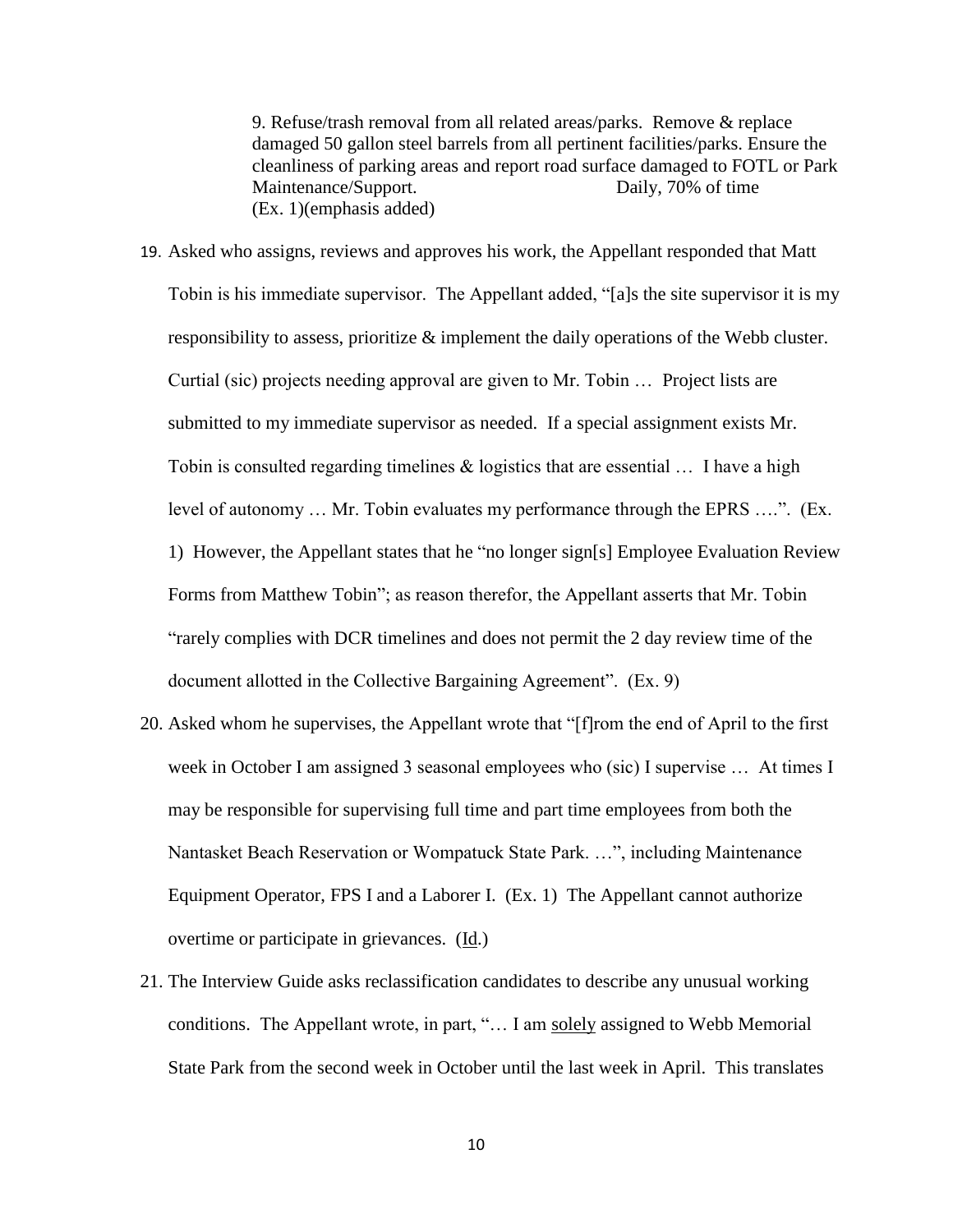to a solo operation during this time period. I receive some support occasionally (sic) from Nantasket Beach Reservation …", among other places. (Ex. 1)(emphasis added)

22. The Appellant obtains approval for spending for supplies from Mr. Tobin and/or Ms.

Kane. (Ex. 6 - August 2, 2012 email; Ex. 8 – December 1, 2014 email)

## *FPS Classification Specification (FPS Spec)*

- 23. The FPS Spec in use is dated 1987. It contains three (3) levels of Supervisor: FPS I, II and III.  $(Ex. 1)$
- 24. In addition to the commonalities among the FPS I, II and III positions noted above, FPS

IIs,

- 1. Monitor the activities of recreational area personnel to ensure the maintenance of state forest and park areas for recreational purposes.
- 2. Confer with agency personnel concerning assigned unit activities to resolve problems, provide information and make recommendations.
- 3. Review reports and make recommendations concerning actions to be taken to resolve problems and/or to recommend changes in policies, procedures, etc. (Id.)

Further, FPS IIs **may** also "[p]repare budgets for the assigned area by projecting resource

needs and preparing required documentation for agency's budget request."

(Id.)(emphasis added)

- 25. In addition to the commonalities, FPS IIIs also,
	- 1. Monitor the operation, administration and maintenance of a major recreation area with one or more satellite areas or a heritage park consisting of a visitors (sic) center, extensive grounds and multiple recreational facilities including performance stages, boathouses, etc.
	- 2. Represent the agency at meetings and conferences with representatives of federal, state and municipal agencies and community and other groups to provide information concerning agency objectives and to obtain their cooperation in achieving those goals and/or to resolve problems.
	- 3. Prepare budgets for assigned areas by projecting resource needs and preparing required documentation for agency's budget request.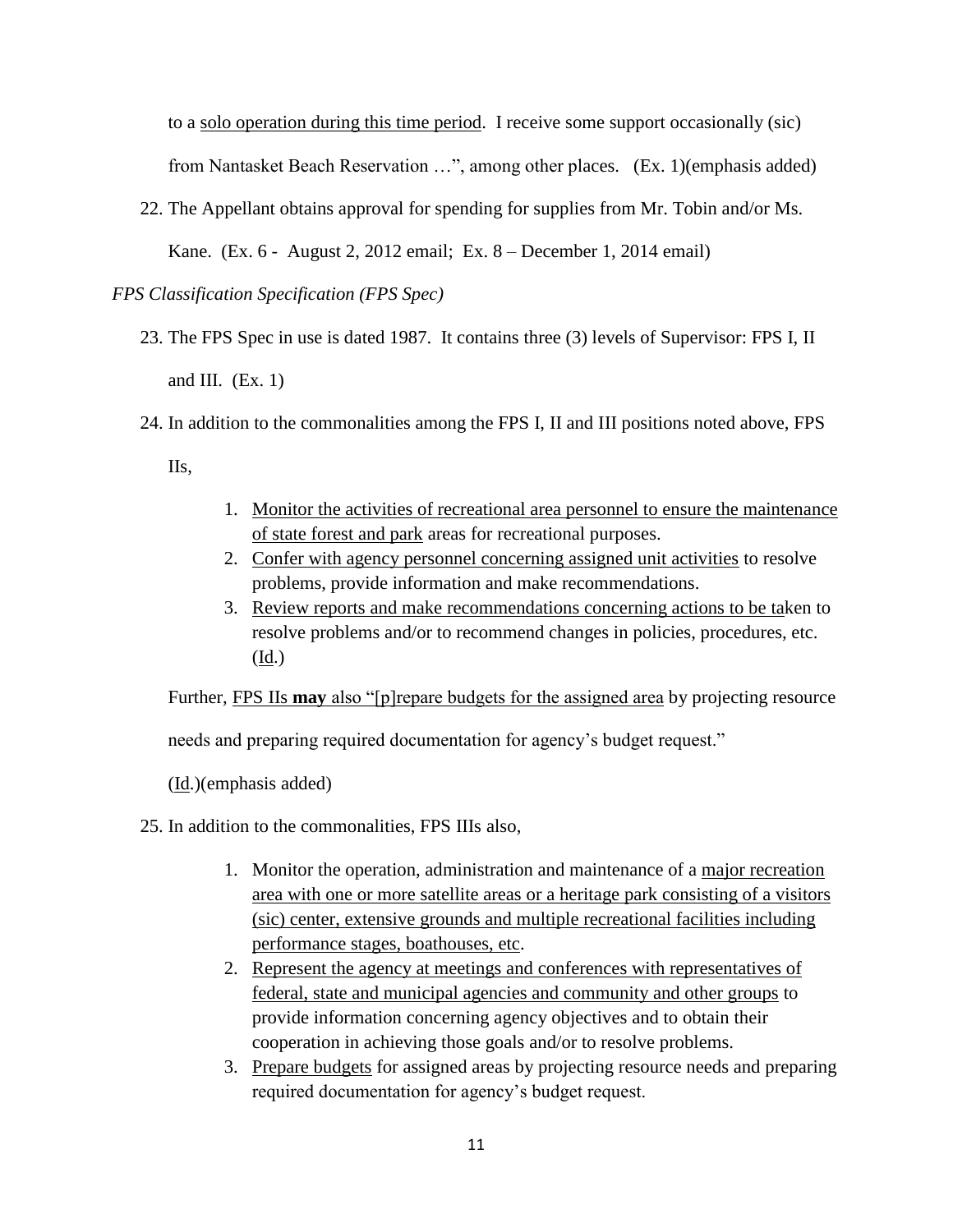4. Initiate requests for capital outlay funds and monitor capital outlay expenditures. (Id.)(emphasis added)

These are often referred to as the level-distinguishing duties of an FPS III. (Administrative Notice) These level-distinguishing duties for an FPS III were included in the job posting for the FPS II position in the Boston Harbor to which the Appellant was appointed in 2011. (Ex. 7)

- 26. FPS IIs "… receive general supervision from Forest and Park Supervisors or other employees of higher grade who provide guidance on policies and procedures, assign work and review performance through conferences and reports for effectiveness and compliance with applicable rules and regulations." (Ex. 1) FPS IIIs receive the same supervision but only from employees of higher grade (not from other Forest and Park Supervisors). (Id.)
- 27. FPS IIs provide direct supervision for 1-10 personnel and indirect supervision for 6-25 personnel. (Id.)
- 28. FPS IIIs provide direct supervision for 5-15 personnel and indirect supervision for 10-50 personnel.  $(Id.)<sup>4</sup>$
- 29. The minimum entrance requirements (MERs) for FPS IIs include, " … at least (A) three years of full-time, or equivalent part-time, technical or professional experience in the field of forestry, parks or recreational management and (B) of which at least one year

 $\overline{\phantom{a}}$ 

 $<sup>4</sup>$  As indicated in Lachapelle v DCR, C-16-131, given the decades-old FPS Classification Specification, the attrition</sup> at DCR and its greater reliance on additional seasonal employees, DCR should not factor the number of year-round employees a reclassification candidate supervises into determining whether to grant the reclassification request.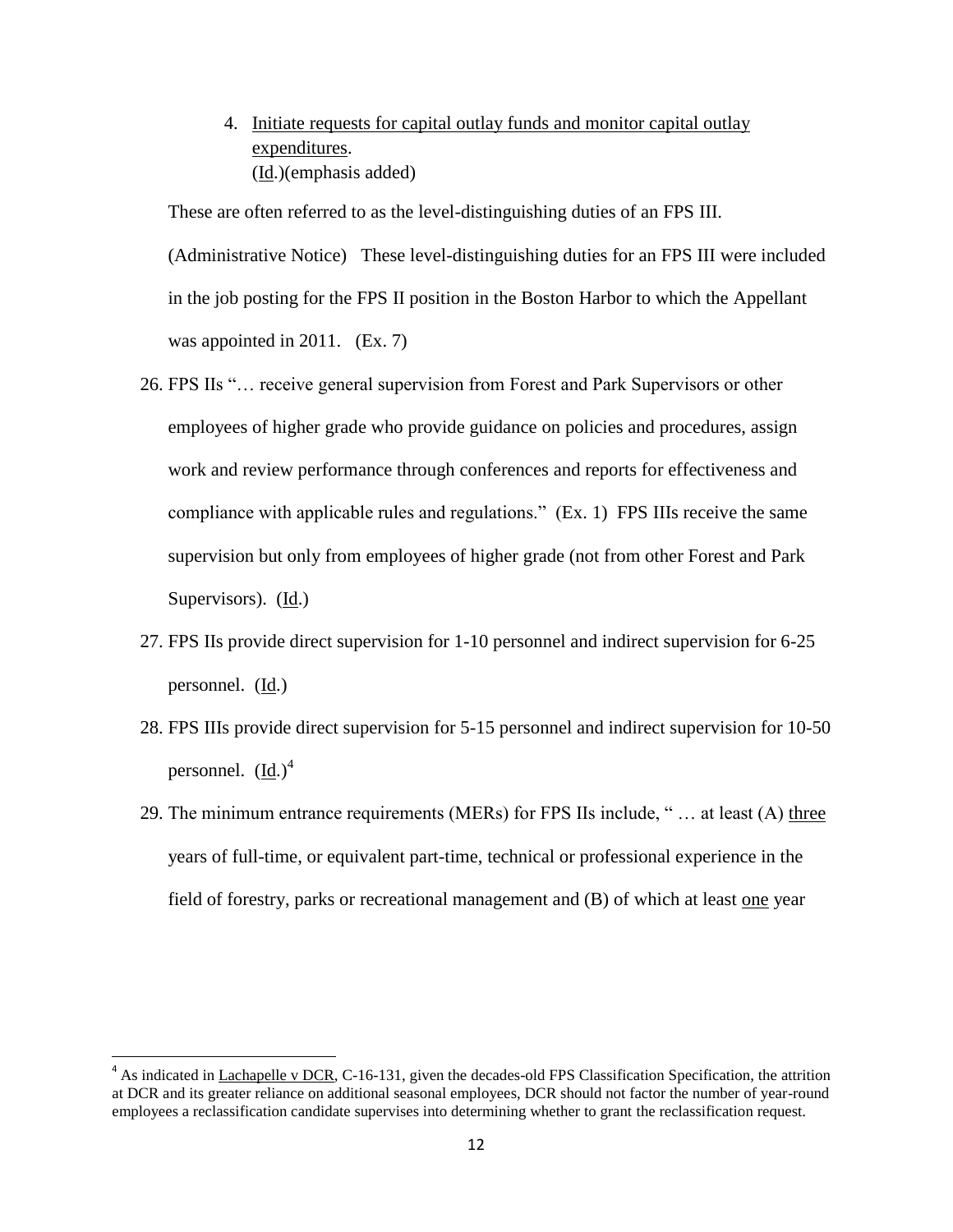must have been in a supervisory capacity, or (C) any equivalent combination of the required experience and the [educational] substitutions [listed therein]  $\dots$ " (Id.)<sup>5</sup>

- 30. The MERs for FPS IIIs include, " ...at least (A) <u>four</u> years of full-time, or equivalent part-time, technical or professional experience  $\ldots$  and (B) of which at least two years must have been in a supervisory capacity, or (C) any equivalent combination of the required experience and the [education] substitutions [listed therein] …." (Id.)
- 31. The Appellant appears to satisfy the MERs for both FPS II and FPS III. (Ex. 1)

## *Appellant's Form 30 Job Description*

 $\overline{a}$ 

- 32. The Appellant offered and I entered into the record Ex. 1, which includes a Form 30 job description for the title FPS II, although it does not have the Appellant's name on it, it does not indicate the park/s where the Appellant was assigned, and it is not signed by the Appellant or a supervisor. (Exs. 1 and  $8$ )<sup>6</sup>
- 33. The FPS II Form 30 "General Statement of Duties and Responsibilities" states,

"[t]he incumbent is responsible for supervising the maintenance of assigned recreational areas; inspecting the condition of state-operated forest and park recreational areas and facilities; patrolling recreational areas and facilities; permitting the use of recreational facilities, park areas, etc.; organizing and implementing recreational and cultural programs. The basic purpose of their work is to supervise the activities involved in the maintenance of state-operated forest and park recreational areas and facilities." (Ex. 1)

The FPS III Form 30 in the record contains the same General Statement of Duties and

Responsibilities as the FPS II Form 30. (Ex. 1; Administrative Notice)

 $<sup>5</sup>$  Although the FPS III Spec MERs include three (3) years of full-time experience, the Appellant's Form 30 states</sup> that the MERs include (2) years of full-time experience.

<sup>6</sup> As a result, the precise origin of the Form 30 in the record is unknown. On Marcy 31, 2015, Mr. Tobin wrote to the Appellant indicating that he would give the Appellant a "fresh copy" of his Form 30. (Ex. 8) The Respondent did not object to inclusion in the record of the Form 30 offered by the Appellant.

I note that the numbering of the items on the second page of both the FPS II Form 30 and the FPS III Form 30 in the record are inaccurate.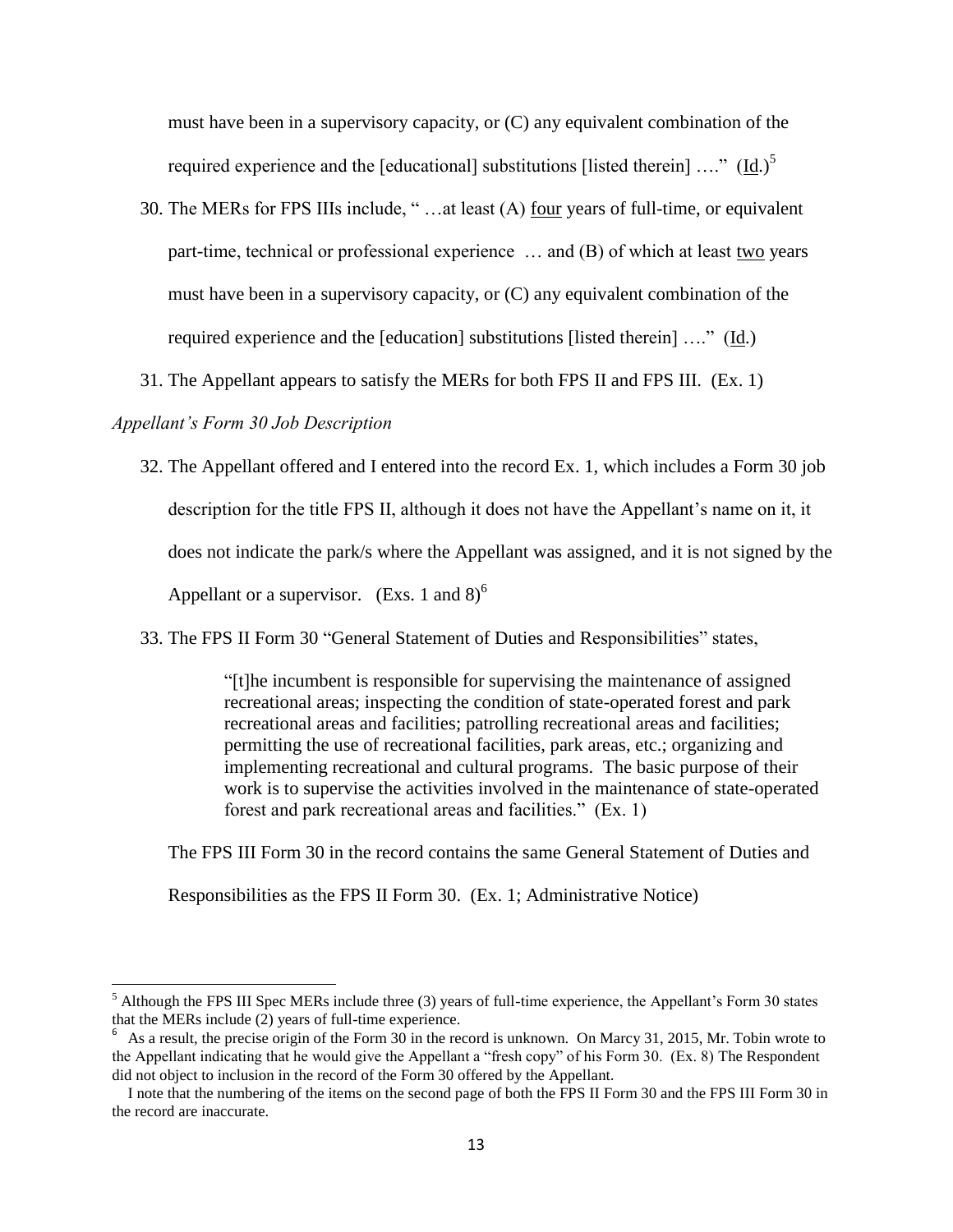- 34. The FPS II Form 30 does not indicate who supervises the FPS II, nor does it indicate the staff that the FPS II supervises, directly or indirectly. (Ex. 1) The FPS III Form 30 also does not indicate whom the FPS III supervises, nor who supervises the FPS III. (Ex. 1; Administrative Notice)
- 35. The "Detailed Statement of Duties and Responsibilities" in the FPS II Form 30 includes,

in part,

Supervises the maintenance of assigned recreational areas, including such activities as grounds maintenance, building and equipment maintenance, and repair and removal of hazardous trees or limbs.

Inspects the condition of state-operated forest and park recreation areas and facilities …

Patrols recreational areas and facilities to maintain security and ensures compliance with applicable rules …

Issues permits or gives permission for the use of recreational facilities, park areas, etc. and collects related fees.

Maintains records and prepares report concerning assigned work … and make appropriate recommendations.

Organizes and implements recreational and cultural programs …

Coordinates the activities and work of volunteers …

Determines supply needs; operates and performs routine maintenance of various types of equipment and vehicles …

Monitors the operation, administration and maintenance of a major recreation area with one or more satellite areas or a heritage park consisting of a visitors (sic) center, extensive grounds and multiple recreational facilities including performance stages, boathouses, etc.

Represents the agency at meetings and conferences with representatives of federal, state and municipal agencies and community and other groups to provide information … and to obtain their cooperation … and/or to resolve problems. Prepares budgets for assigned areas by projecting resource needs and preparing required documentation for agency's budget request.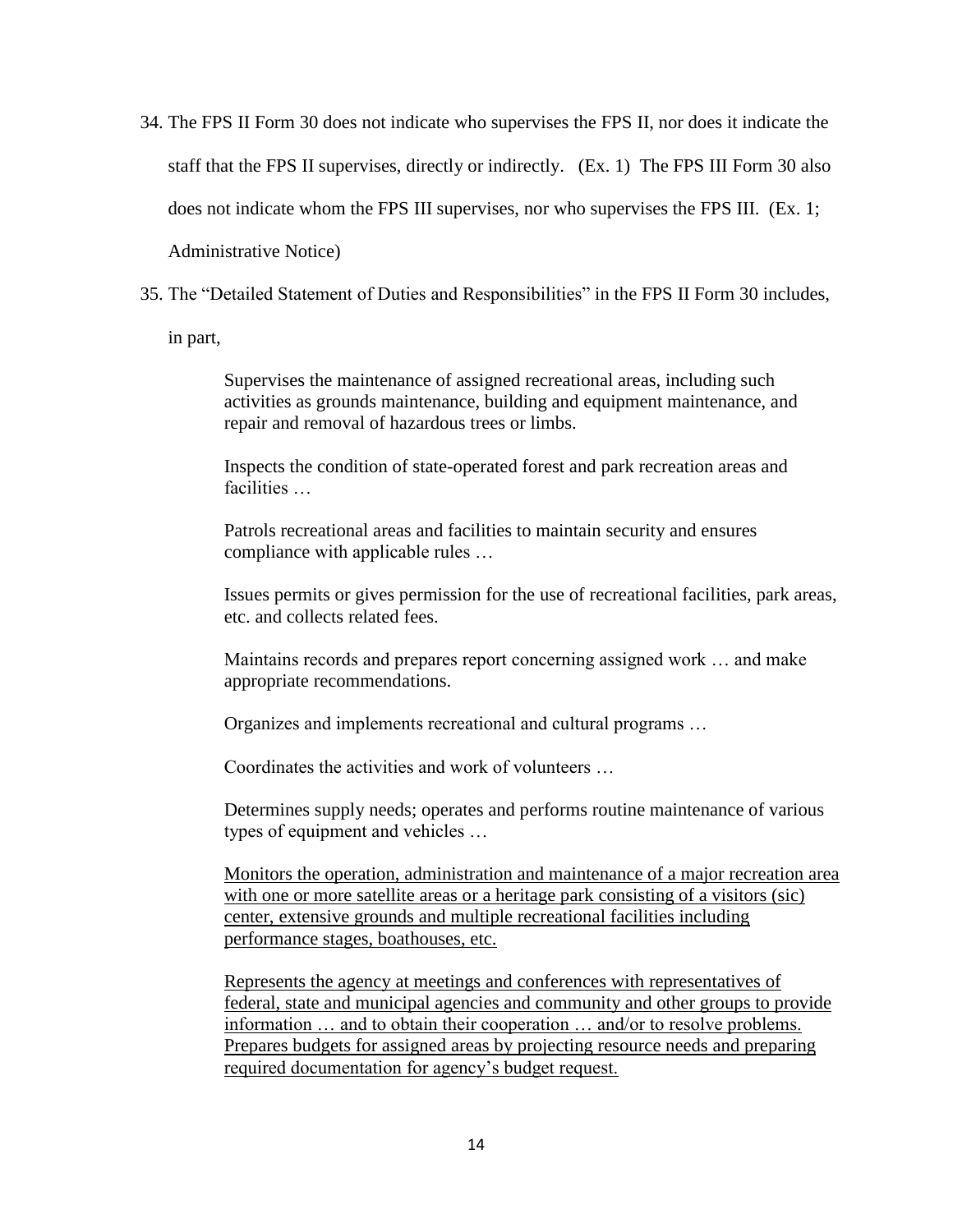Initiates requests for capital outlay and monitor (sic) capital outlay expenditures. (Ex. 1)

The FPS III Form 30 Detailed Statement of Duties and Responsibilities is the same. (Ex.

1; Administrative Notice)

36. The FPS II Form 30 provides that FPS IIs also,

Monitor the activities of recreational area personnel to ensure the maintenance of state forest and park areas for recreational purposes.

Confer with agency personnel concerning assigned unit activities to resolve problems, provide information and make recommendations.

Review reports and make recommendations concerning actions to be taken to resolve problems and/or to recommend changes in policies, procedures, etc. (Ex. 1)

The FPS III Form 30 is different from the FPS II Form 30 in that it states, instead, that

FPS IIIs also,

Monitor the operation, administration and maintenance of a major recreation area with one or more satellite areas, or a heritage park consisting of a visitors (sic) center, extensive grounds and multiple recreational facilities including performance stages, boathouses, etc.

represent the agency at meetings and conferences with representatives of federal, state and municipal agencies and community and other groups to provide information concerning agency objectives and to obtain their cooperation in achieving those goals and/or to resolve problems.

Prepares budgets for assigned areas by projecting resource needs and preparing required documentation for agency's budget request.

Initiate requests for capital outlay funds and monitor capital outlay expenditures. (Ex. 1)

## 37. The FPS II Form 30 adds,

Based on assignment, incumbents of positions at this level may also:

Prepare budgets for the assigned area by projecting resource needs and preparing required documentation for agency's budget request. (Ex. 1)(emphasis added)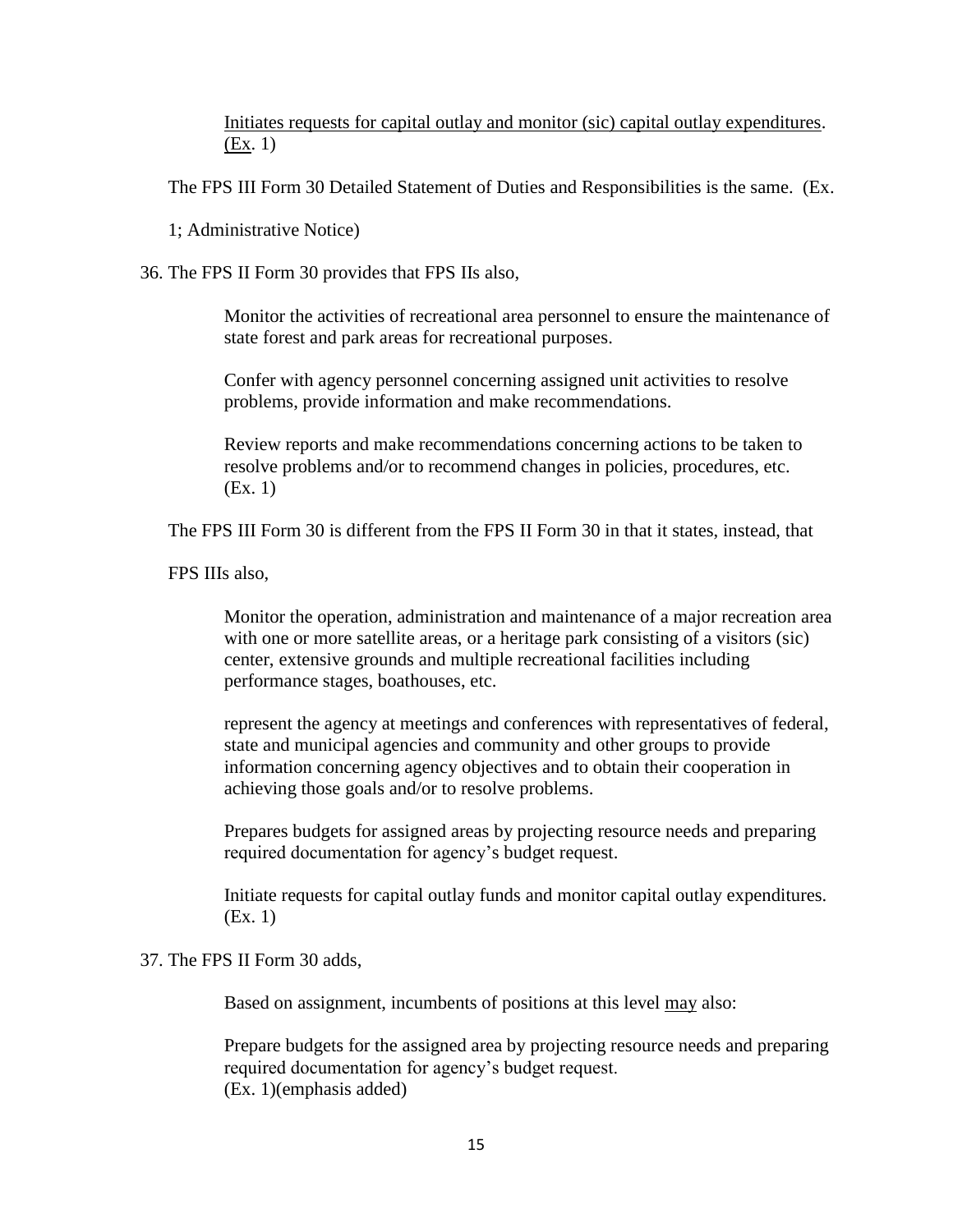The FPS III Form 30 contains no such addition. (Ex. 1; Administrative Notice)

38. The FPS II Form 30 Qualifications Required at Hire are include,

Knowledge of laws, rules, regulations, policies, procedures, specifications, standards and guidelines governing assigned unit activities. Knowledge of geographic composition of the assigned work area. Knowledge of the types and uses of agency forms. (Ex. 1)

The Qualifications Required at Hire are the same in the FPS III Form 30. (Ex. 1;

Administrative Notice)

39. The MERs in the FPS III Form 30 require a minimum of four (4) years of experience,

whereas the MERs in the FPS II Form 30 require a minimum of three (3) years of

experience. (Ex. 1)

## *Appellant's 2015 EPRS*

 $\overline{\phantom{a}}$ 

40. There is no indication in the record that the Respondent considered the Appellant's 2015

EPRS in considering that Appellant's reclassification request. (Administrative Notice)

- 41. The Appellant's March 31, 2015  $EPRS^7$  indicates that he had four (4) duties,
	- 1. "Supervise season staff, DOC crews, and/or volunteers at assigned parks and recreation facilities. Assign daily tasks, train staff, prioritize and plan projects and maintenance tasks, maintain/submit daily work log, sign-in and payroll sheets … Performance Criteria: Staff is properly engaged, parks and facilities are kept well maintained, safe, neat and clean. Projects are aligned with agency objectives and completed in a through (sic), safe and timely manner. Staff is well trained and supervised." (Ex. 8) Mr. Tobin rated the Appellant "meets" and added, "Jamie does a fair job supervising his staff and maintaining his parks." (Id.)
	- 2. "With the assistance of the Parks Coordinator, develop and implement site improvement projects in keeping with agency objective sic) and benefiting (sic) the park[.] Performance Criteria: projects are prioritized as to benefit to the public, material, time and staff available. Projects are well planned and

<sup>&</sup>lt;sup>7</sup> The typed Evaluation Year is indicated to be "July 1 2013 to June 30 2014". However, Mr. Tobin, the Appellant's immediate supervisor signed it with the hand-written date March 31, 2015, which indicates that the EPRS is for fiscal year 2015, the year in which the Appellant requested reclassification.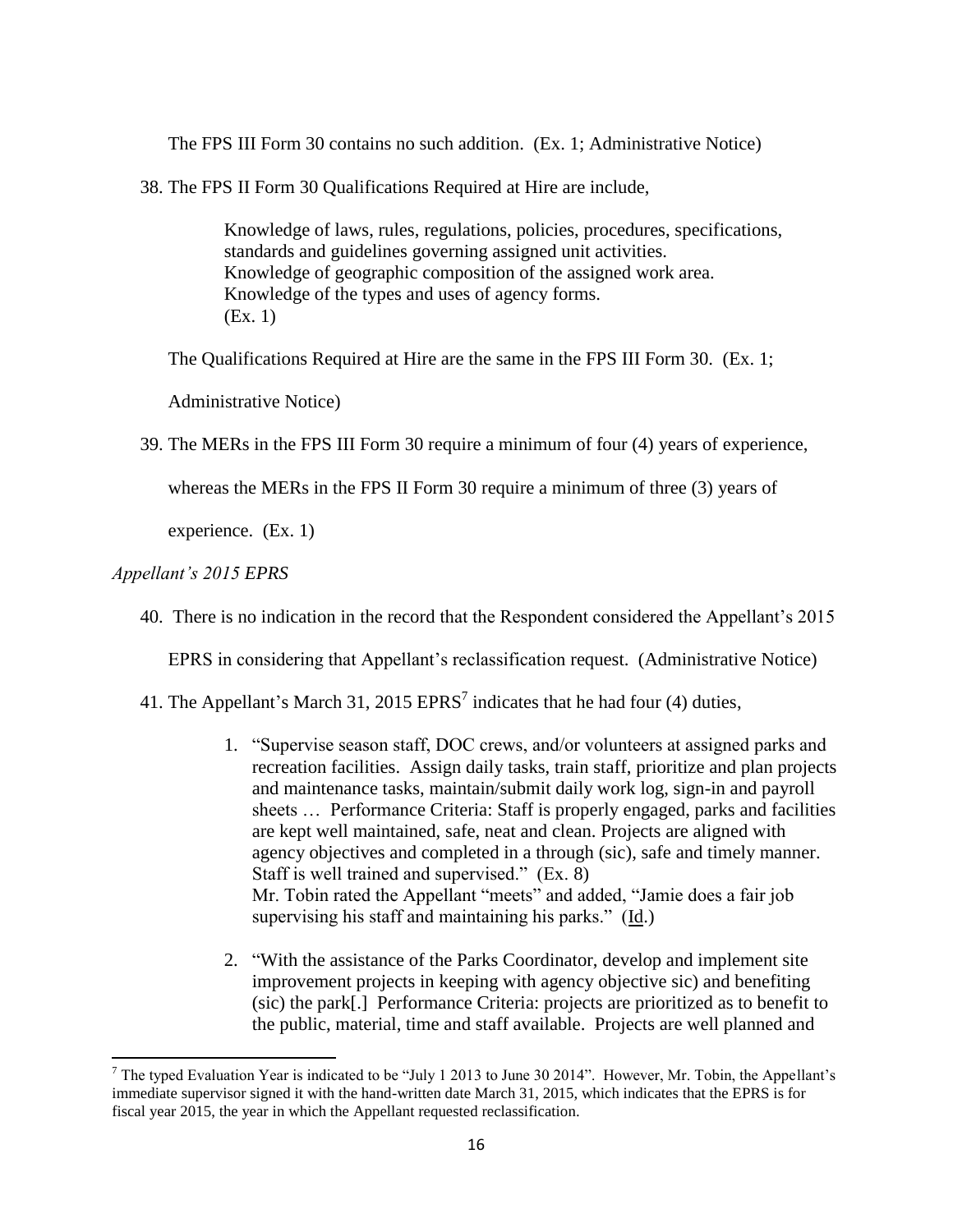carried out to completion in a timely manner. Progress or issues and concerns are reported to supervisor regularly." (Id.) Mr. Tobin rated the Appellant "meets" and added, "A fall/winter/Spring project list was developed. Record snows have hindered progress. I will review the list with Jamie and help get (sic) thing back on track." (Id.)

- 3. "Maintain tools and equipment and operating systems in good working condition. Performance Criteria: All park equipment is checked before and after use and basic repairs effected. Larger, more complicated problems reported to supervisor. Work space is kept neat, safe and clean." (Ex. 8) Mr. Tobin rated the Appellant "meets" and added, "Jamie does a fine job taking care of his equipment and reporting/following through on larger issues." (Id.)
- 4. "Liaison with all DCR patrons in a positive helpful manner, interact with agency and inter agency (sic) staff in a productive team oriented manner. Performance Criteria: All interactions with the public are polite and professional, public concerns or comments are addressed appropriately. Problems and concerns are addressed in a respectful manner through the proper chain of command. Works with other employees with a team oriented attitude." (Id.) Mr. Tobin rated the Appellant "meets" and added, "Jamie continues to be polite and professional in his interactions with the public and agency staff." (Id.)

## *Processing of Appellant's Reclassification Request*

42. In response to the Appellant's request for reclassification, the Respondent, in a letter dated March 20, 2015, instructed the Appellant to submit an organizational chart signed by his supervisor and his Form 30 job description signed by the Appellant and his supervisor, in addition to the completed Interview Guide. Mr. Tobin gave the Appellant a "fresh copy" of his Form 30. The Appellant asked Mr. Tobin for a copy of the organizational chart and he referred the Appellant to Ms. Kane. Ms. Kane did not have one and referred the Appellant to the Respondent's Human Resources office. (Exs. 1 and

8)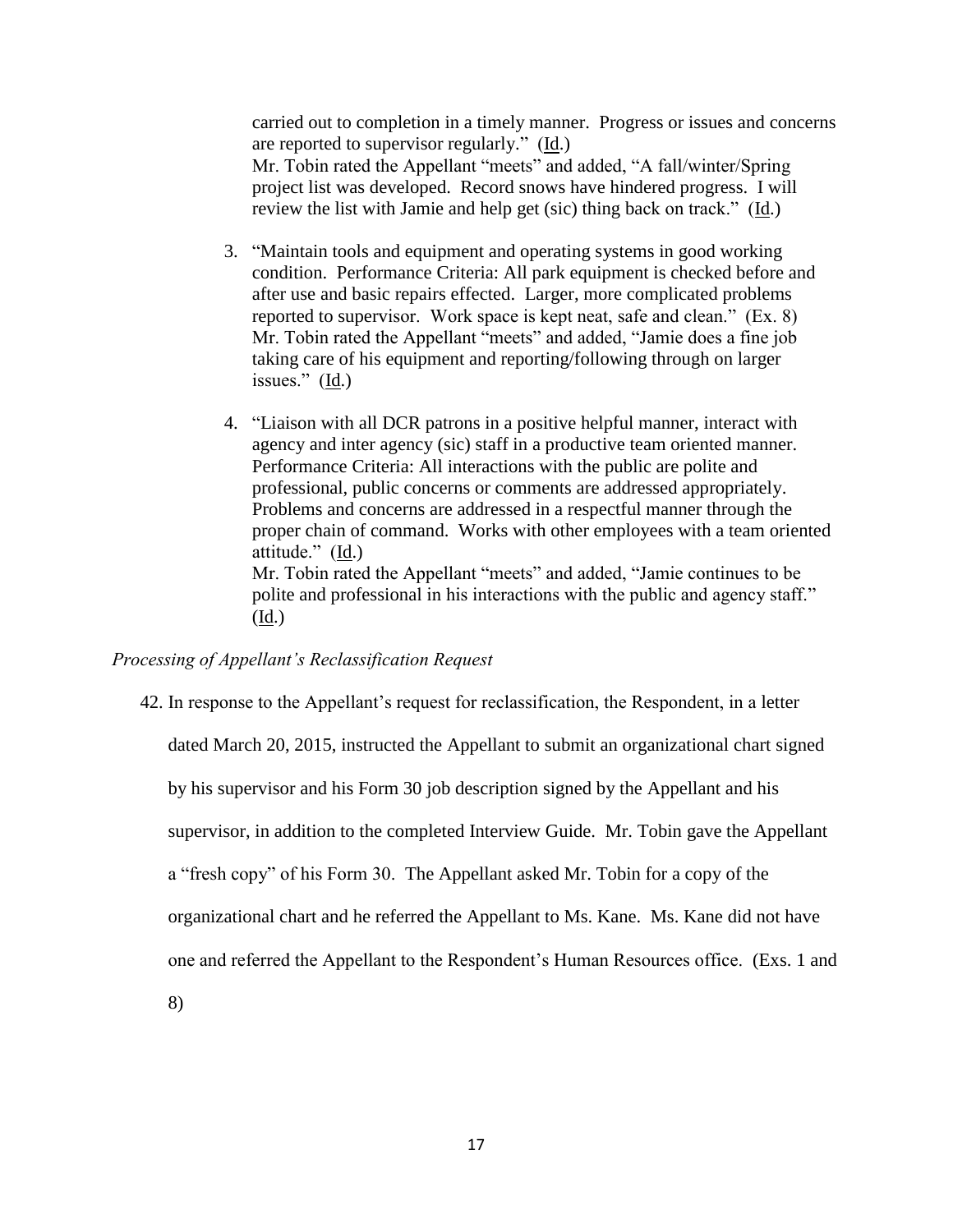- 43. By letter dated October 13, 2016, Ms. Daddabbo, EOEA Human Resources Classification Coordinator, notified the Appellant that reclassification interviews would not be conducted until the pending human resources reorganization was completed. (Ex. 1)
- 44. On February 23, 2017, Ms. Daddabbo informed the Appellant that there would be an audit interview on March 7, 2017 regarding his reclassification request. (Ex. 1)
- 45. Ms. Daddabbo and Ms. Costanza, EOEA Classification and Compensation Specialist, interviewed the Appellant for approximately forty-five (45) minutes at the DCR Hingham Harbor Islands office. (Testimony of Costanza)
- 46. After Ms. Daddabbo and Ms. Costanza interviewed the Appellant, at least one (1) of them visited Webb Park and its satellites. They found that the Appellant's parks were not as big as the Appellant had said they were. Ms. Costanza also reviewed the DCR website for the parks where the Appellant is assigned in order to gain additional information. (Testimony of Daddabbo and Costanza)
- 47. Before reaching their decision, Ms. Costanza and Ms. Daddabbo reviewed the Appellant's Interview Guide, the FPS Classification, and the Appellant's Form 30. In addition, they reviewed the information they had obtained about the Appellant's reclassification request with their supervisor, Ms. Mary Beth Bernard, the Director of Talent and Workforce Management. Ms. Bernard agreed with Ms. Costanza and Ms. Daddabbo to deny the Appellant's request because he was not performing the duties of an FPS III a majority of the time and that he was performing the duties of an FPS II. (Testimony of Daddabbo and Costanza)
- 48. On March 31, 2017, Ms. Daddabbo and Ms. Costanza completed a "non-Management Appeal Audit Report Form stating, in part,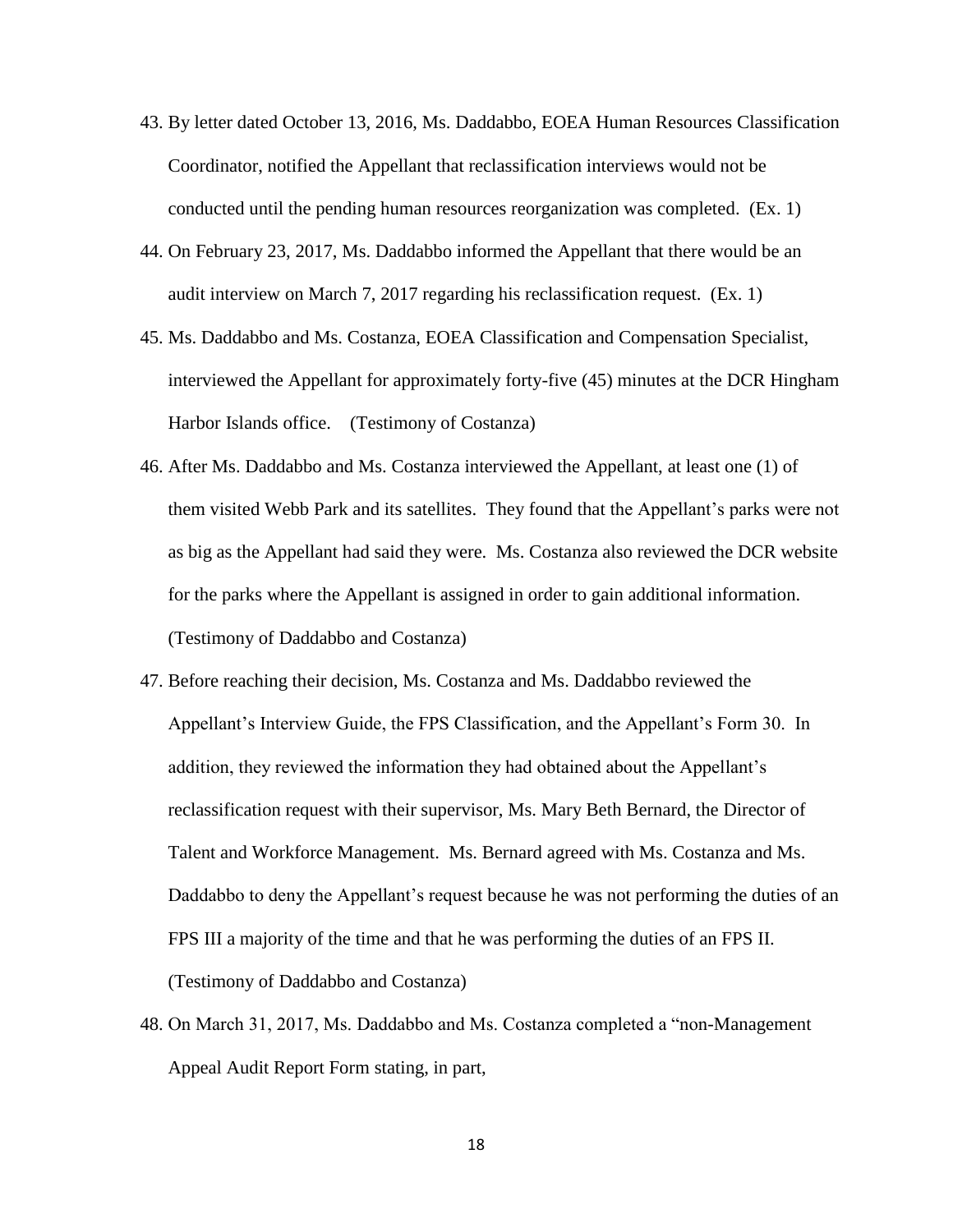"… The position of [FPS III] is responsible for monitoring the operation, administration and maintenance of a major recreation area with one or more satellite areas or a heritage park consisting of a visitor's center, extensive grounds and multiple recreational facilities including performance stages, boathouses, etc; representing the agency at meetings, preparing budgets and initiating requests for capital outlay funds. While Webb Memorial Park has some satellite areas, it is not classified as a 'major' recreational area. It is used mostly for passive recreation, dog walking, picnicking, etc. There is only one building which houses public bathrooms and the appellants' (sic) office/garage.

The appellant may feel that visitor increases, staff reductions and amenity usage has been an increase in his work load, but the assigned job duties and responsibilities remain the same. ... He also supervises only  $1 - 2$  seasonal employees.

The Classification Review Team reviewed all documentation submitted by the appellant as well as comments from his supervisors. … It has also been determined that there have been no significant changes to the assigned duties and responsibilities that would warrant reallocation of this position …." (Ex. 1)(emphasis added)

49. By letter dated March 31, 2017, Ms. Daddabbo informed the Appellant that his

reclassification request was denied. (Ex. 1)

50. On April 12, 2017, the Appellant appealed the Respondent's decision to the state's

Human Resources Division (HRD). (Ex. 1)

51. By letter dated June 22, 2017, HRD informed the Appellant that his appeal of the

Respondent's decision was denied. (Ex. 1)

52. On June 28, 2017, the Appellant filed the instant appeal at the Commission.

(Administrative Notice)

## *Legal Standard*

Pursuant to G.L. c. 30, s. 49, the Commission is charged with hearing the appeal of an employee aggrieved by a classification decision of a personnel administrator regarding "any provision of the classification affecting his office or position." Id.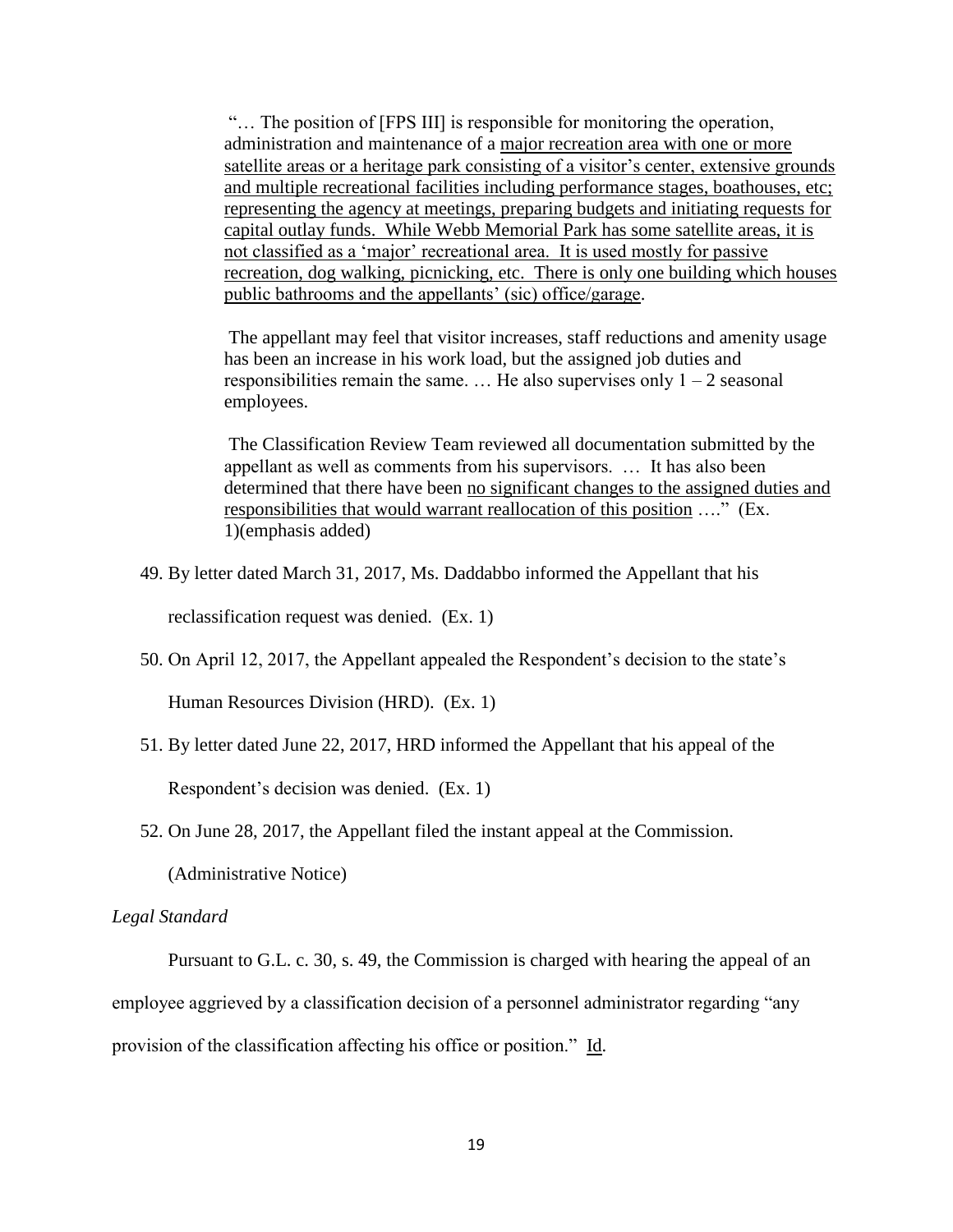"The determining factor of a reclassification is the distribution of time that an individual spends performing the function of a job classification." Roscoe v. Department of Environmental Protection, 15 MCSR 47 (2002). It is well established that, in order to justify a reclassification, an employee must establish that he is performing duties encompassed within the higher level position the majority of the time. *See, e.g.* Pellegrino v. Department of State Police, 18 MCSR 261 (2005); Morawski v. Department of Revenue, 14 MCSR 188 (2001); Madison v. Department of Public Health, 12 MCSR 49 (1999); and Kennedy v. Holyoke Community College, 11 MCSR 302 (1998).

#### *Analysis*

Although the Appellant appears to satisfy the Minimum Entrance Requirements for both FPS II and FPS III, he has not established by a preponderance of the evidence that he performs the functions of a FPS III a majority of the time. The Interview Guide specifically asks applicants to indicate the frequency with which they perform the duties of the reclassification they seek and the percentage of time they spend performing those duties. While the Appellant indicated in his Interview Guide the frequency with which he performs certain duties, he failed to accurately state the percentage of his time performing such duties. Specifically, of the ten (10) duties the Appellant listed, he wrote that he spends 100% of his time performing each of five (5) duties. Clearly, if someone is performing one duty 100% of the time, he or she cannot be performing other duties 100% of the time. For two (2) of the ten (10) duties, the Appellant wrote that he performs them each 70% of the time and for one (1) other duty, the Appellant wrote that he spends 60% of his time. Other evidence in the record does not present a more accurate picture of the percent of the time that the Appellant performs the duties that he asserts constitute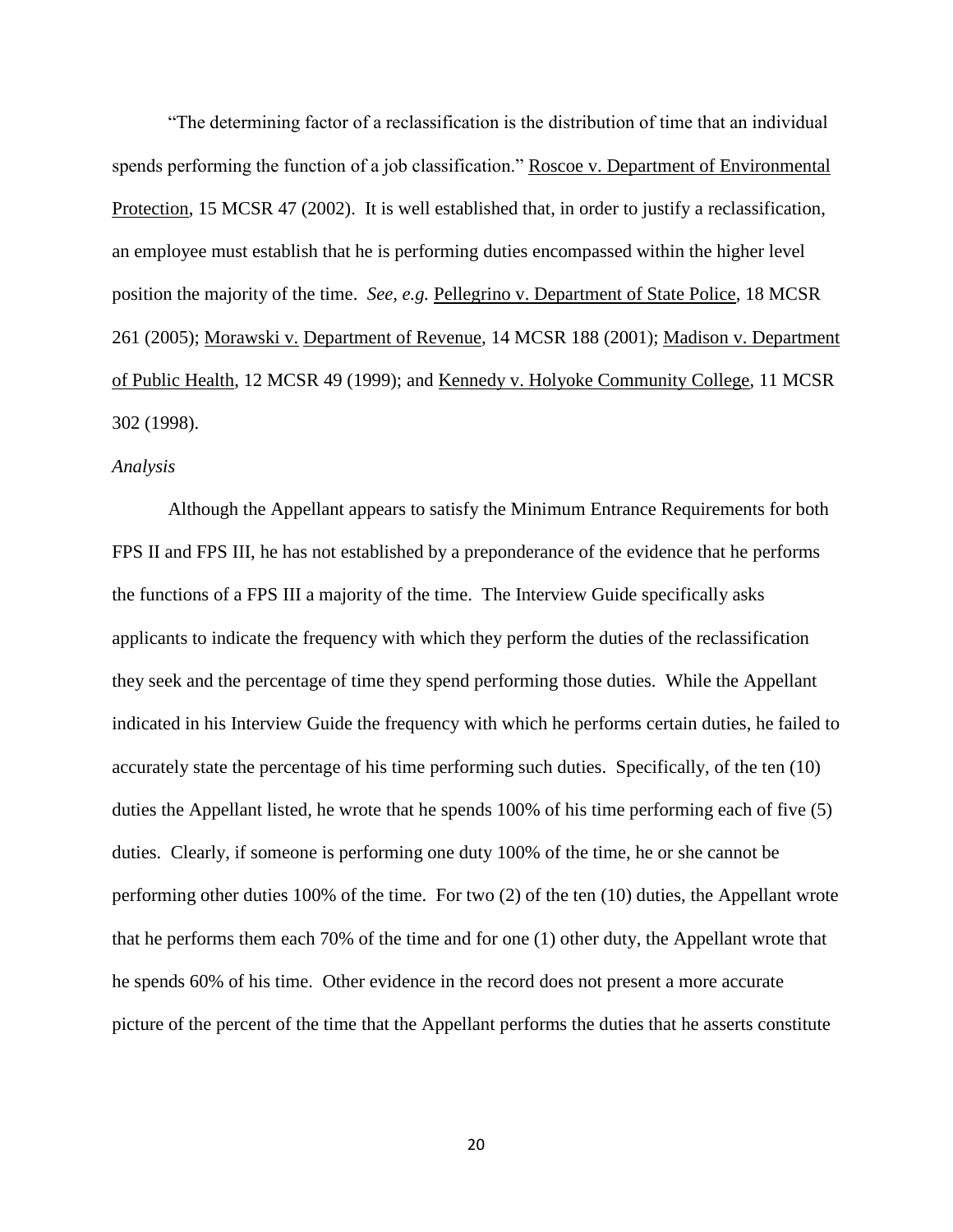performing the duties of an FPS III a majority of the time. Further, most of the duties that the Appellant listed in his Interview Guide are common to the FPS Spec series.

 The FPS Spec specifically lists four (4) level-distinguishing duties of an FPS III. They are: 1) operate "a major recreation area with one or more satellite areas or a heritage park consisting of a visitors (sic) center, extensive grounds and multiple recreational facilities including performance stages, boathouses, etc."; 2) represent DCR at meetings and conferences with federal, state and municipal agencies; 3) prepare budgets and prepare documentation for DCR's budget requests; and 4) "initiate requests for capital outlay funds and monitor capital outlay expenditures". Ex. 2. Although it appears that the Appellant is directly responsible for operating Webb Park and has responsibilities at smaller satellites, he has not established by a preponderance of the evidence that his assignments involve a "major recreation area" or a "heritage park" with multiple facilities. Webb Park and its satellites are the smaller parks, have fewer permits issued (which are issued for Webb Park on a website overseen by Mr. Tobin) and have much lower revenues, compared to nearby Nantasket and Wamptuck Park. Although the FPS II job posting produced by the Appellant, to which position he was appointed after his grievance, states that the position is in a "major park", this appears to be an error in the posting. In addition, there is information missing from the job posting, such as whom he would supervise and who would supervise him. Further, the posting states that a minimum of three (3) years of experience is required for the FPS II, which accurately reflects the FPS Spec. If, however, the job posting was intended for an FPS III, it would have indicated, *inter alia*, that a minimum of four (4) years of experience is required. Moreover, it is the FPS Spec, the candidate's Form 30 and pertinent EPRS that are determinative, not a job posting. The Appellant was appointed to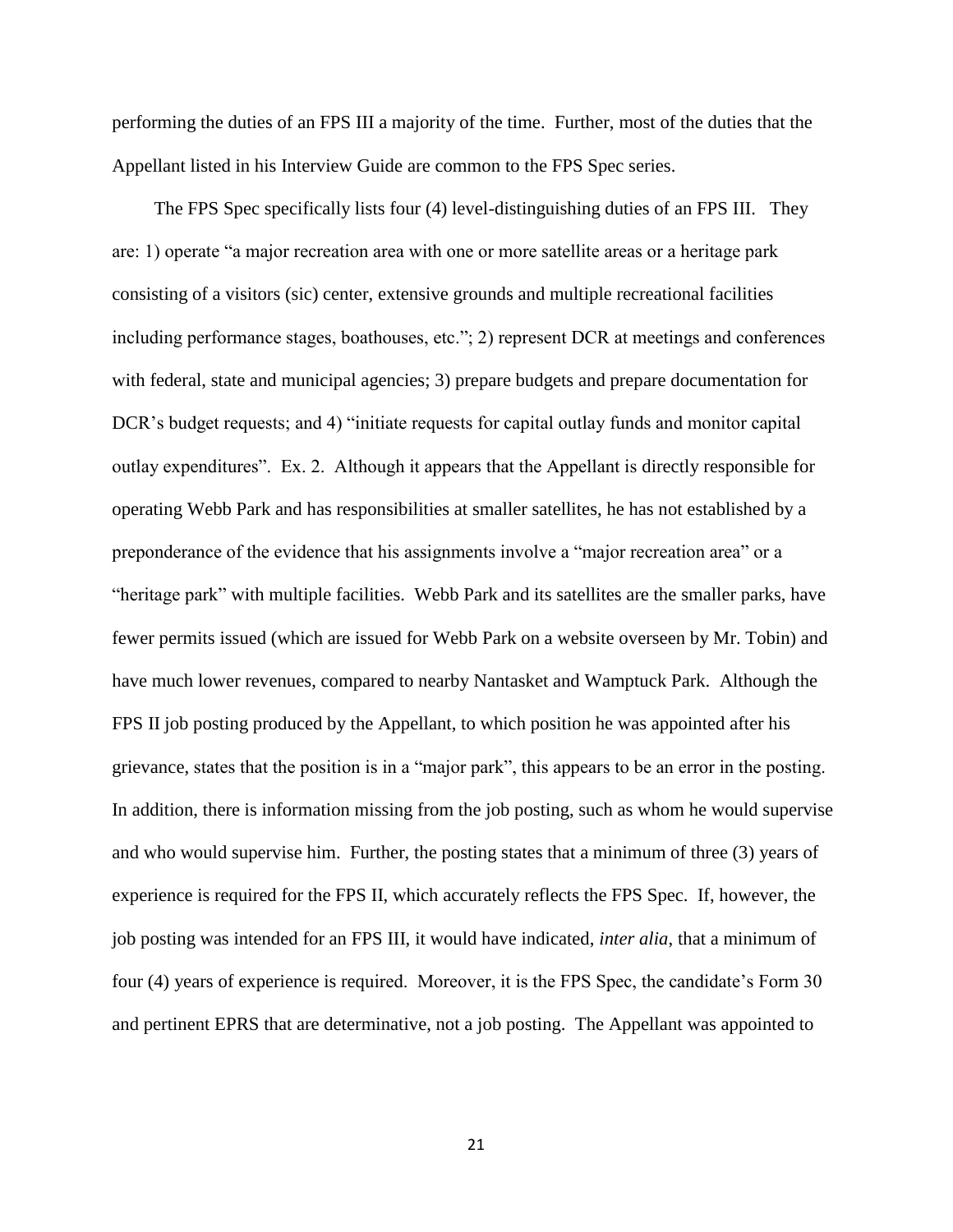the title of FPS II, not FPS III. When the Appellant requested reclassification, his assignment was at Webb Park and its satellites, which do not constitute a "major park".

The Appellant established that he works with other DCR and other state personnel, municipal police and community organizations at times but there is no indication that he represents DCR parks at meetings and/or conferences with federal agencies. The FPS Spec specifically indicates that an FPS III:

> [r]epresents the agency at meetings and conferences with representatives of federal, state and municipal agencies and community and other groups to provide information concerning agency objectives and to obtain their cooperation in achieving those goals and/or to resolve problems. Ex.  $1 - FPS$  Spec.

While it is accurate to state that the National Park Service (NPS) uses Webb Park and its equipment on occasion, it is done according to a cooperative agreement between DCR and the NPS and it does not involve meetings or conferences, wherein the Appellant represents DCR, to address DCR objectives or obtain NPS' cooperation in addressing DCR's goals, or to resolve existing problems.

There is inadequate information in the record to indicate that the Appellant "initiate[s] requests for capital outlay funds and monitor[s] capital outlay expenditures" as required by the FPS III Spec level-distinguishing duties, pursuant to the level distinguishing duties. I understand "capital" outlay and expenditures to refer to "costs that are incurred in the acquisition or improvement of property (as capital assets) or that are otherwise chargeable to a capital account". <https://www.merriam-webster.com/legal/capital%20expenditure> (October 4, 2018). In Exhibit 6, the Appellant provided a number of documents indicating that he was involved in the purchase of equipment, services for work done and for supplies for Webb Park and/or its satellites. However, the documents do not appear to relate to capital outlays and expenditures.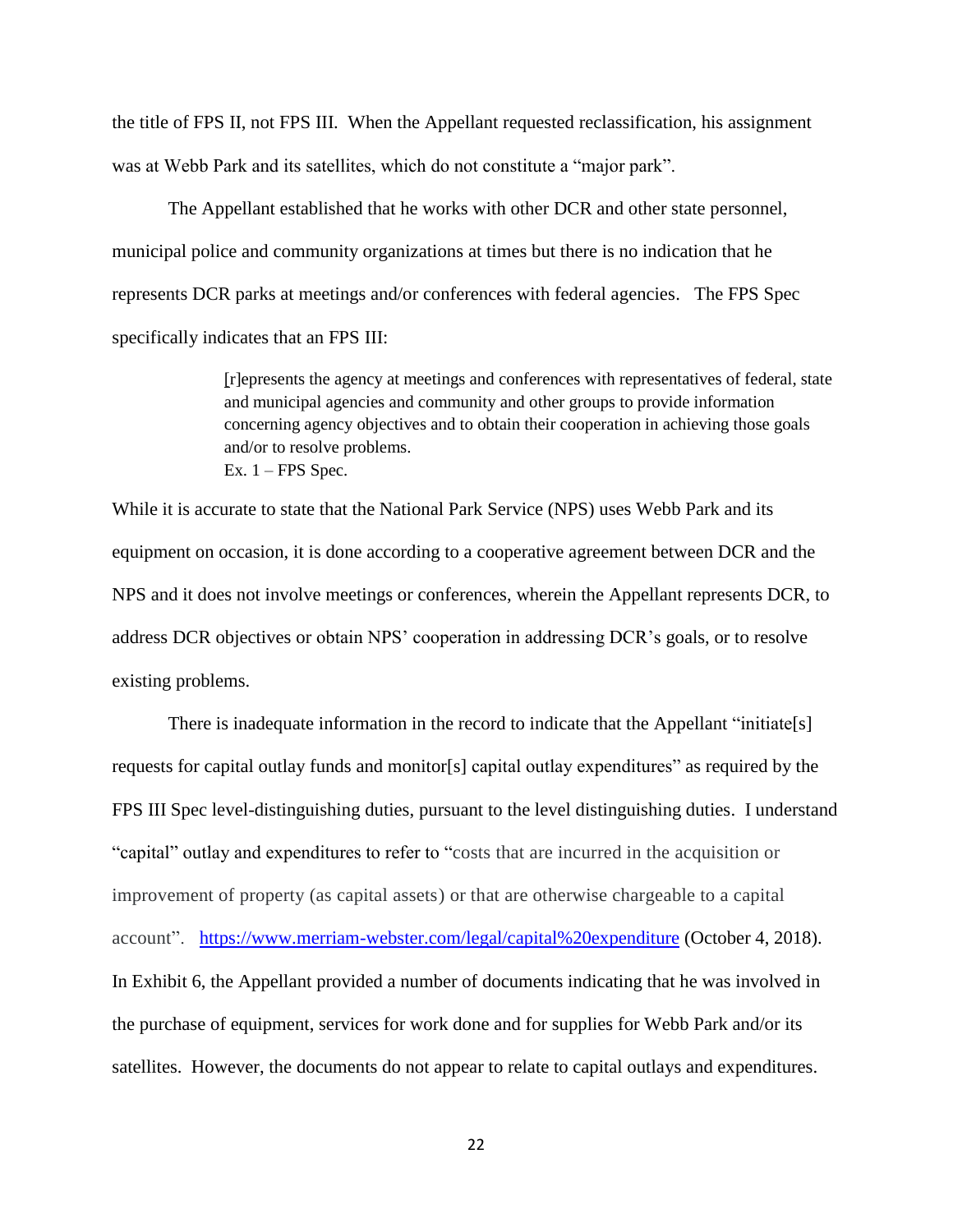The level-distinguishing duties also require an FPS III to prepare budgets and documentation for DCR's budget requests but evidence of the Appellant's involvement in the preparation of budgets or documentation for DCR's budget requests was found wanting.

While the Appellant, like other DCR employees in the wake of significant attrition, has been asked to do more with less, that does not establish that he performs the functions of an FPS III a majority of the time. DCR's Appeal Audit Report Form specifically notes that there has been " … no significant changes to the assigned duties and responsibilities that would warrant reallocation of this position …" Ex. 1

Finally, while the burden is on the appellant in a reclassification appeal to establish by a preponderance of the evidence that he or she performs the functions of the title he or she seeks and performs those functions a majority of the time, the appeal also presents the opportunity to assess the employer's reclassification process. I find that the DCR process was adequate. Ms. Daddabbo and Ms. Costanza reviewed the Appellant's Interview Guide, the FPS Spec and his Form 30. Had they also reviewed the Appellant's 2015 EPRS, the process would have been improved. Here, the Commission has reviewed the Appellant's EPRS and found that it confirms that the Appellant's duties are those of an FPS II. Ms. Daddabbo and Ms. Costanza consulted the Appellant's supervisors. In addition, they interviewed the Appellant. After interviewing the Appellant, either (or both) Ms. Daddabbo and Ms. Costanza went to view the Appellant's assigned location. There they found that the Appellant's work location was smaller than the Appellant had represented, further confirming that the Appellant performs the duties of an FPS II. That said, I strongly urge the Respondent to establish appropriate objective criteria to determine whether a park is a "major park", a reference contained in the FPS Spec, to ensure clarity and transparency in the processing of FPS reclassification requests.